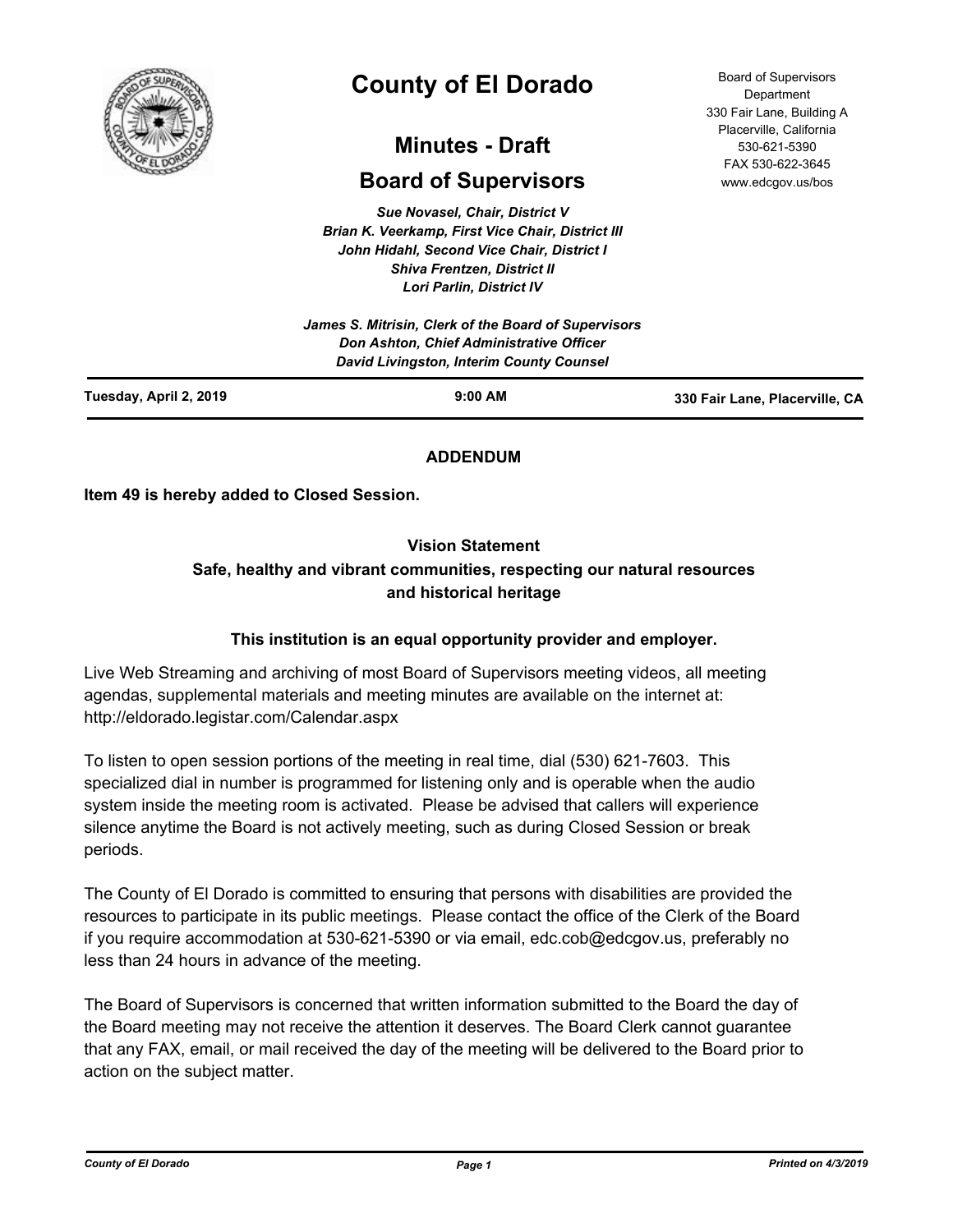The Board meets simultaneously as the Board of Supervisors and the Board of Directors of the Air Quality Management District, In-Home Supportive Services, Public Housing Authority, Redevelopment Agency and other Special Districts.

For Purposes of the Brown Act § 54954.2 (a), the numbered items on this Agenda give a brief description of each item of business to be transacted or discussed. Recommendations of the staff, as shown, do not prevent the Board from taking other action.

Materials related to an item on this Agenda submitted to the Board of Supervisors after distribution of the agenda packet are available for inspection during normal business hours in the public viewing packet located in Building A, 330 Fair Lane, Placerville or in the Board Clerk's Office located at the same address. Such documents are also available on the Board of Supervisors' Meeting Agenda webpage subject to staff's ability to post the documents before the meeting.

#### **PROTOCOLS FOR PUBLIC COMMENT**

Public comment will be received at designated periods as called by the Board Chair.

Public comment on items scheduled for Closed Session will be received before the Board recesses to Closed Session.

Except with the consent of the Board, individuals shall be allowed to speak to an item only once.

On December 5, 2017, the Board adopted the following protocol relative to public comment periods. The Board adopted minor revisions to the protocol on February 26, 2019, incorporated herein:

Time for public input will be provided at every Board of Supervisors meeting. Individuals will have three minutes to address the Board. Individuals authorized by organizations will have three minutes to present organizational positions and perspectives and may request additional time, up to five minutes. At the discretion of the Board, time to speak by any individual may be extended.

Public comment on certain agenda items designated and approved by the Board may be treated differently with specific time limits per speaker or a limit on the total amount of time designated for public comment. It is the intent of the Board that quasi-judicial matters have additional flexibility depending upon the nature of the issue. It is the practice of the Board to allocate 20 minutes for public comment during Open Forum and for each agenda item to be discussed. (Note: Unless designated on the agenda, there is no Open Forum period during Special Meetings.)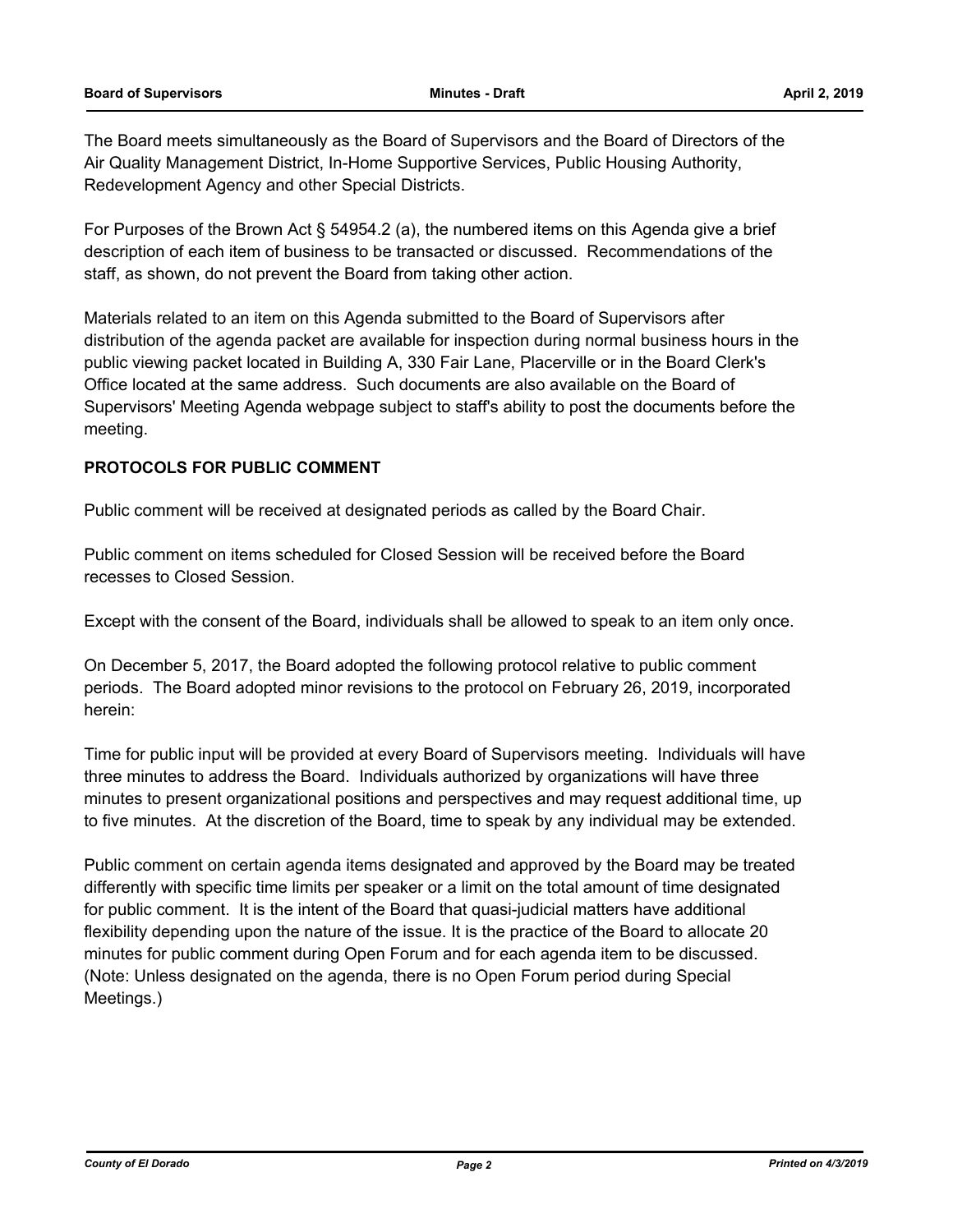Individual Board members may ask clarifying questions but will not engage in substantive dialogue with persons providing input to the Board.

If a person providing input to the Board creates a disruption by refusing to follow Board guidelines, the Chair of the Board may take the following actions:

Step 1. Request the person adhere to Board guidelines. If the person refuses, the Chair may turn off the speaker's microphone.

Step 2. If the disruption continues, the Chair may order a recess of the Board meeting.

Step 3. If the disruption continues, the Chair may order the removal of the person from the Board meeting.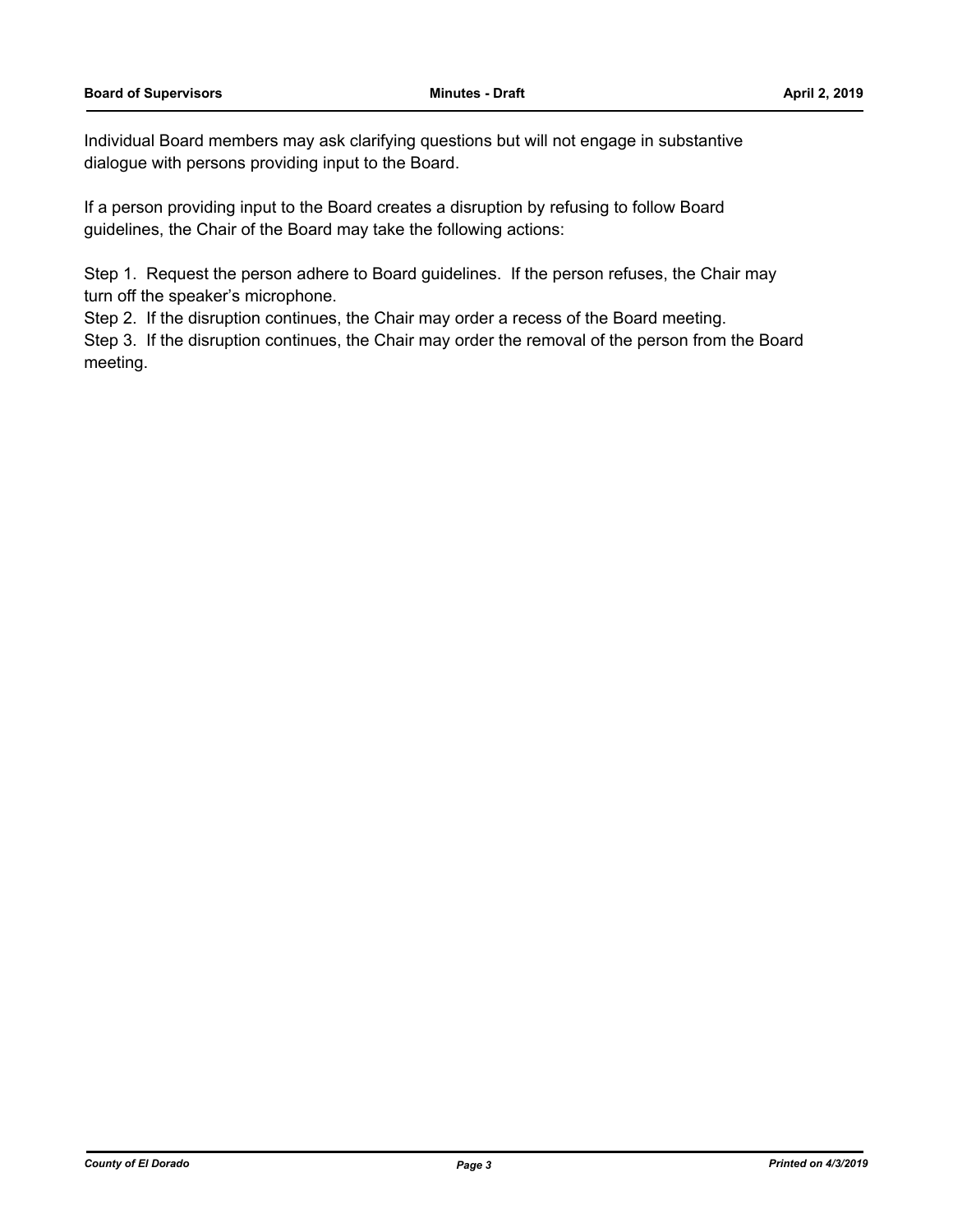#### **9:03 A.M. - CALLED TO ORDER**

Present: 5 - Supervisor Veerkamp, Supervisor Frentzen, Supervisor Novasel, Supervisor Hidahl and Supervisor Parlin

#### **INVOCATION AND PLEDGE OF ALLEGIANCE TO THE FLAG**

**Father Sean Cox of the Faith Episcopal Church gave the Invocation. Supervisor Novasel led the Pledge of Allegiance to the Flag.**

#### **ADOPTION OF THE AGENDA AND APPROVAL OF CONSENT CALENDAR**

*Public Comment: F. Otto, M. Lane, K. Greenwood*

**A motion was made by Supervisor Veerkamp, seconded by Supervisor Frentzen to Adopt the Agenda and Approve the Consent Calendar with the following changes: Pull items 2, 6, 12, 19 and 29 for discussion. Supervisor Parlin thanked staff regarding item 27.**

- **Yes:** 5 Veerkamp, Frentzen, Novasel, Hidahl and Parlin
- [19-0562](http://eldorado.legistar.com/gateway.aspx?m=l&id=/matter.aspx?key=25883) Adoption of the Agenda and Approval of the Consent Calendar (See Attachment)

The Board may make any necessary additions, deletions or corrections to the agenda including moving items to or from the Consent Calendar and adopt the agenda and the Consent Calendar with one single vote. A Board member may request an item be removed from the Consent Calendar for discussion and separate Board action. At the appropriate time as called by the Board Chair, members of the public may make a comment on matters on the Consent Calendar prior to Board action.

#### **OPEN FORUM**

*Public Comment: M. Lane, K. Greenwood, S. Taylor, L. Knutsen*

[19-0563](http://eldorado.legistar.com/gateway.aspx?m=l&id=/matter.aspx?key=25884) OPEN FORUM (See Attachment)

Open Forum is an opportunity for members of the public to address the Board of Supervisors on subject matter that is not on their meeting agenda and within their jurisdiction. Public comments during Open Forum are limited to three minutes per person. Individuals authorized by organizations will have three minutes to present organizational positions and perspectives and may request additional time, up to five minutes. The total amount of time reserved for Open Forum is 20 Minutes.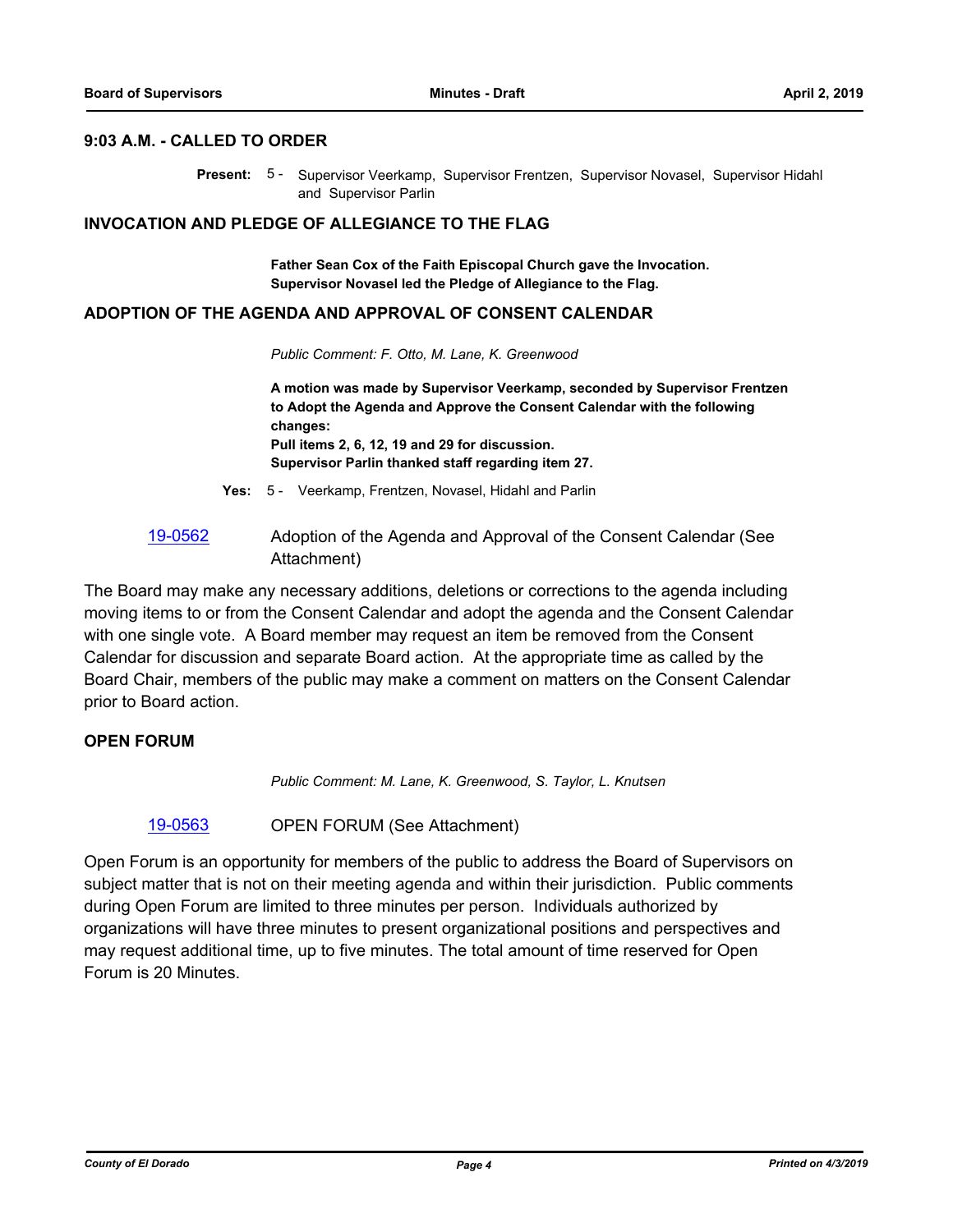#### **CONSENT CALENDAR**

**1.** [19-0508](http://eldorado.legistar.com/gateway.aspx?m=l&id=/matter.aspx?key=25829) Clerk of the Board recommending the Board approve the Minutes from the regular meeting of the Board of Supervisors on March 19, 2019.

**This matter was Approved on the Consent Calendar.**

#### **GENERAL GOVERNMENT - CONSENT ITEMS**

**2.** [19-0352](http://eldorado.legistar.com/gateway.aspx?m=l&id=/matter.aspx?key=25673) Auditor-Controller and the Assessment and Community Facilities District Screening Committee recommending the Board adopt and authorize the Chair to sign "Resolution **049-2019** Authorizing the Issuance and Sale of Special Tax Bonds and Approving and Authorizing Forms of Fiscal Agent Agreement, Preliminary Official Statement and Bond Purchase Agreement; and Authorizing Additional Actions in Connection Therewith for Community Facilities District No. 2018-1 (Bass Lake Hills)."

*Public Comment: S. Taylor, K. Greenwood*

#### **A motion was made by Supervisor Frentzen, seconded by Supervisor Veerkamp to Adopt Resolution 049-2019**

- **Yes:** 5 Veerkamp, Frentzen, Novasel, Hidahl and Parlin
- **3. 16-0305** Chief Administrative Office recommending the Board find that a state of emergency continues to exist in El Dorado County as a result of unprecedented tree mortality due to drought conditions and related bark beetle infestations. (Cont. 3/19/19, Item 2)

**This matter was Approved on the Consent Calendar.**

**4.** [19-0429](http://eldorado.legistar.com/gateway.aspx?m=l&id=/matter.aspx?key=25750) Chief Administrative Office recommending the Board adopt revisions to Board Policy B-2, Fee Waiving.

**FUNDING:** General Fund.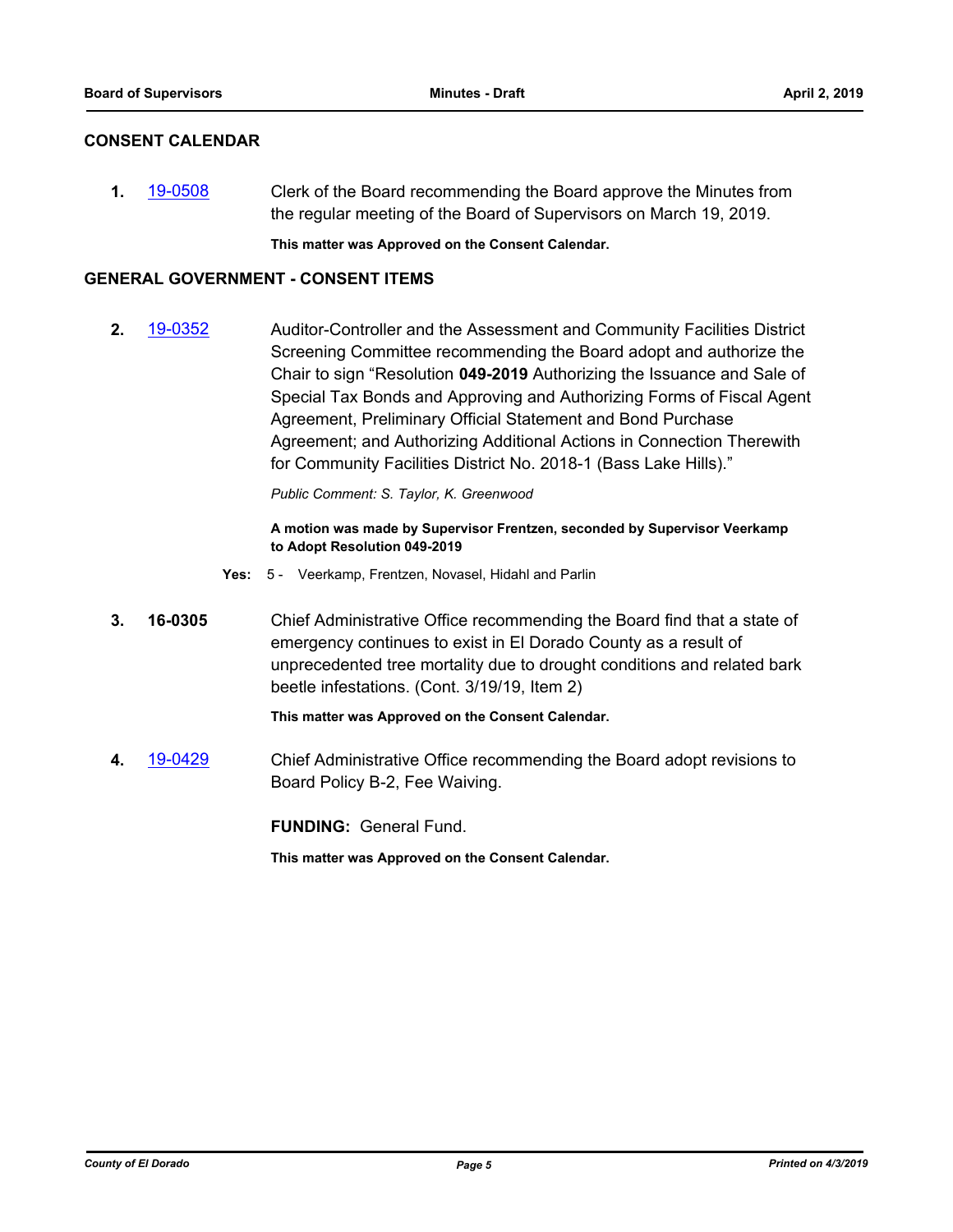**5.** [19-0347](http://eldorado.legistar.com/gateway.aspx?m=l&id=/matter.aspx?key=25668) Chief Administrative Office, Facilities Division, recommending the Board: 1) Approve and authorize the Chair to execute Agreement for Services 3777 with Tri-Signal Integration, Inc., for periodic, scheduled fire extinguisher inspections as well as services on an "as needed" basis, in an amount not to exceed \$200,000 for a three-year term (April 2, 2019 through March 31, 2022); and 2) Make findings that it is more economical and feasible to contract out the requested services in accordance with Chapter 3.13, Section 3.13.030, of the County Purchasing Ordinance.

**FUNDING:** General Fund.

#### **This matter was Approved on the Consent Calendar.**

**6.** [19-0376](http://eldorado.legistar.com/gateway.aspx?m=l&id=/matter.aspx?key=25697) Chief Administrative Office, Facilities Division, recommending the Board: 1) Find that the following real properties located at: 6940 Perks Court (APN 327-130-18-100), 6910 Perks Court (APN 327-130-19-100), 6880 Perks Court (APN 327-130-20-100) and APN 327-130-79-100 (No address), which is directly in front of 6854 Perks Court, are all not required for public use; and

2) Declare the properties as surplus and direct staff to begin the process of sale or disposition of the properties.

#### **FUNDING:** NA

*Public Comment: F. Otto, K. Greenwood*

#### **A motion was made by Supervisor Veerkamp, seconded by Supervisor Hidahl to Approve this matter.**

- **Yes:** 5 Veerkamp, Frentzen, Novasel, Hidahl and Parlin
- 

**7.** [19-0510](http://eldorado.legistar.com/gateway.aspx?m=l&id=/matter.aspx?key=25831) Chief Administrative Office, Parks Division, recommending the Board: 1) Designate property located at/near Bass Lake and Bass Lake Road in El Dorado Hills identified as Assessors Parcel Number 115-400-02, approximately 41 acre parcel, as surplus property except for 100 foot strip of land to connect Bass Lake Road to Silver Spring Parkway; and 2) Authorize and appoint the Chief Administrative Officer, or designee, as the real estate negotiator on behalf of the County, to enter into negotiations with the El Dorado Hills Community Services District or their designated representative, for said property.

#### **FUNDING:** N/A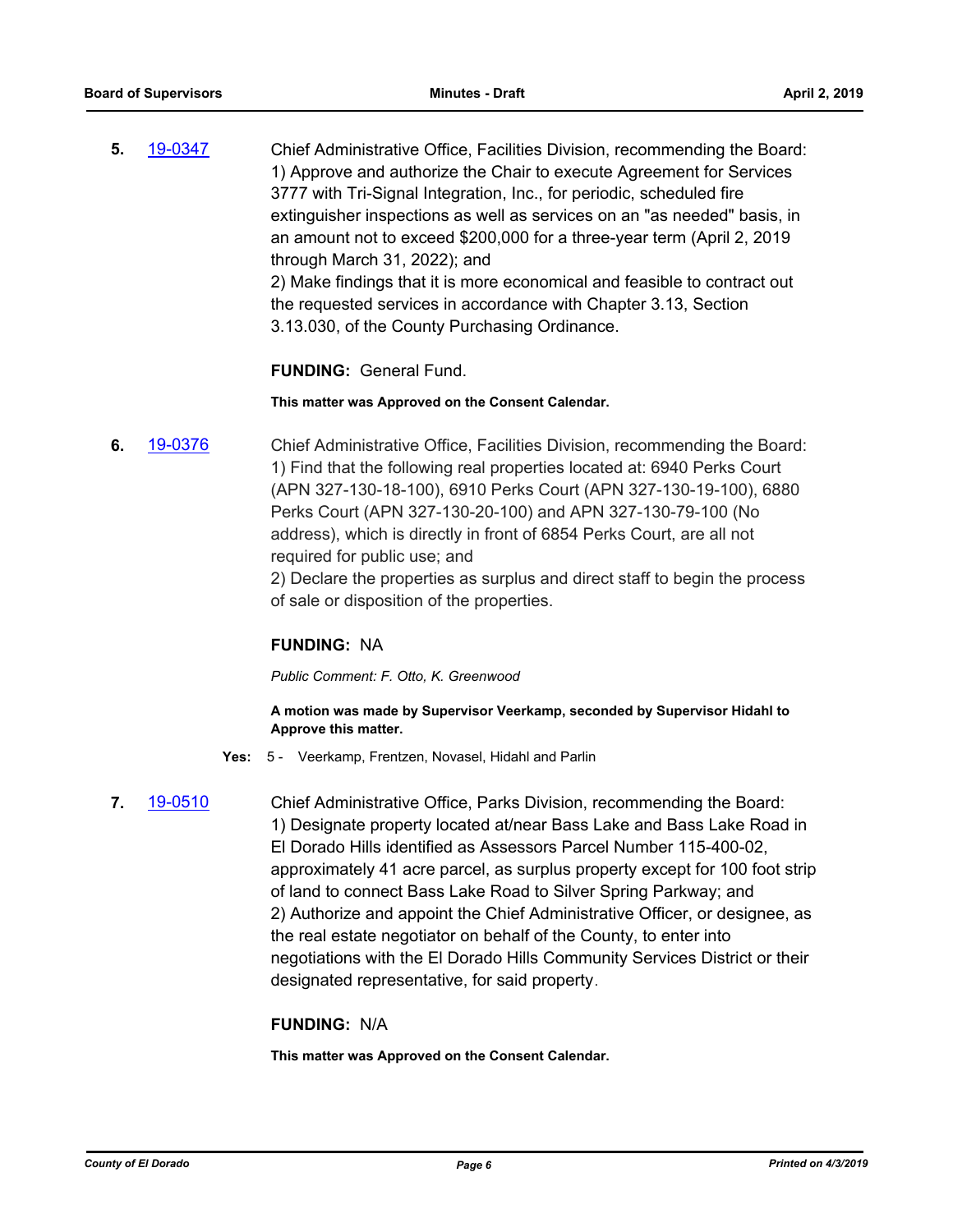**8.** [18-1891](http://eldorado.legistar.com/gateway.aspx?m=l&id=/matter.aspx?key=25241) Chief Administrative Office, Parks Division, recommending the Board consider the following:

1) Approve the addition of (1) Septic Pumper Trailer fixed asset to the Board-approved fixed asset list;

2) Authorize the attached budget transfer in the amount of \$25,000 (4/5 vote required);

3) Make findings in accordance with Section 3.12.160. of the El Dorado County Ordinance Code exempting the competitive bidding process due to the unique nature of the property or services required precludes competitive bidding;

4) Authorize the sole source acquisition of the fixed asset through WFO Concepts; and

5) Authorize the Purchasing Agent to issue a purchase order up to \$25,000, plus applicable taxes and fees.

**FUNDING:** State Off-Highway Vehicle (Green Sticker).

**This matter was Approved on the Consent Calendar.**

**9.** [19-0519](http://eldorado.legistar.com/gateway.aspx?m=l&id=/matter.aspx?key=25840) Chief Administrative Office recommending the Board approve corrected budget transfer language for items included in November and December 2018 final budget amendments, and increase the General Fund Appropriation for Contingency by \$93,000 to balance to previously authorized use of Contingency; balance the operating transfer account for a transfer from Special Revenue Funds (Ponderosa Quimby Fee) to the Accumulative Capital Outlay Fund; and decrease contingency and increase contributions in the SMUD Special Revenue Fund to provide the correct pass through funding to the Georgetown Public Utility District. (Attached worksheet, 4/5 vote required).

**This matter was Approved on the Consent Calendar.**

**10.** [19-0378](http://eldorado.legistar.com/gateway.aspx?m=l&id=/matter.aspx?key=25699) Chief Administrative Office, Parks Division, recommending the Board accept with thanks a monetary donation of \$440 from Jeanette Garner, resident of the unincorporated community of El Dorado, California, to purchase and install a park bench along the El Dorado Trail.

**FUNDING:** Donation.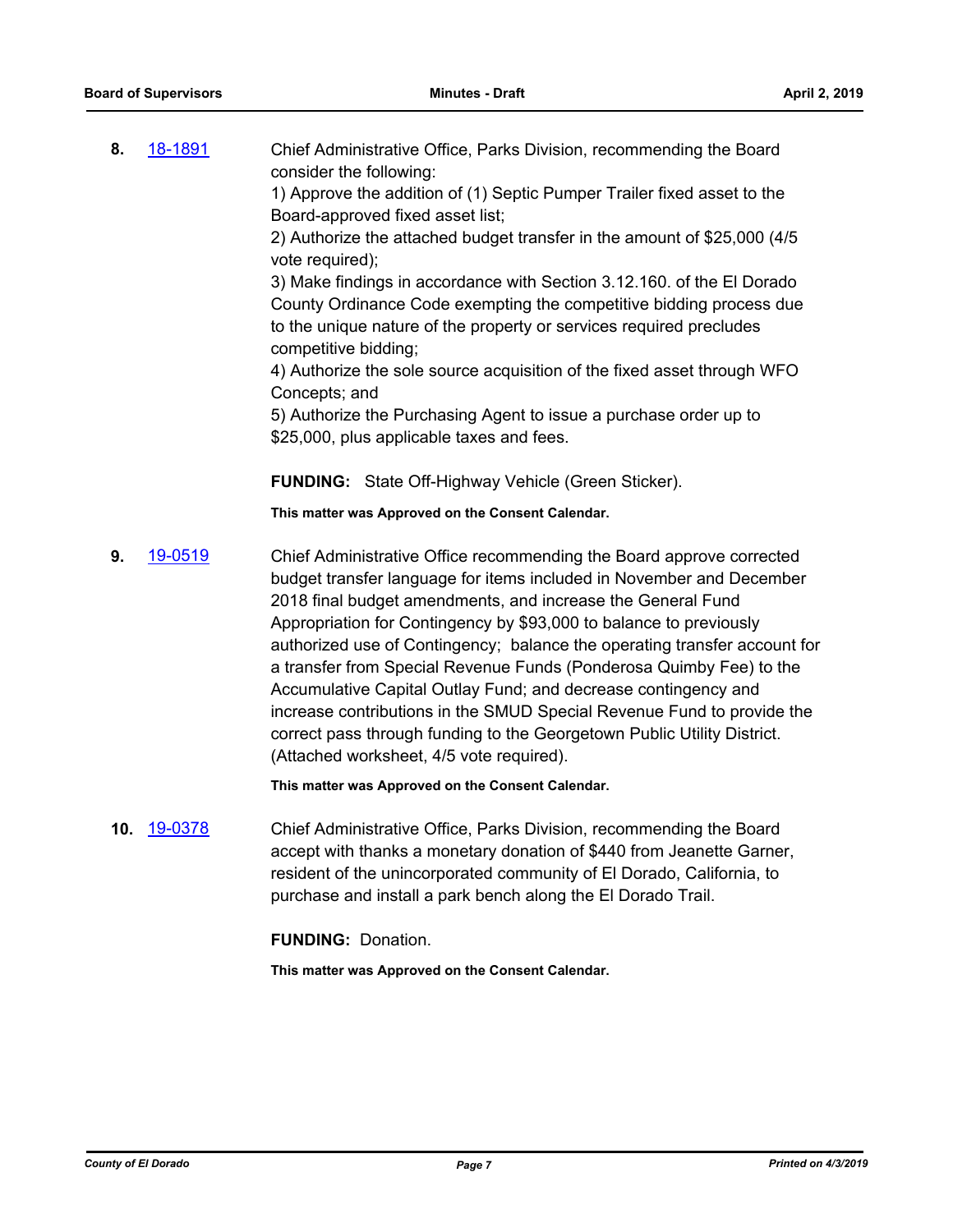**11.** [19-0439](http://eldorado.legistar.com/gateway.aspx?m=l&id=/matter.aspx?key=25760) Chief Administrative Office, Procurement and Contracts, recommending the Board approve the following: 1) Award Bid 19-425-057 for the purchase of Office Furniture to the low qualified bidders, Sierra Office Systems Products, Inc. of Placerville, CA and Express Office Products, Inc. of Rancho Cordova, CA; 2) Authorize the Purchasing Agent to issue two (2) purchase contracts to the same two (2) bidders for a total of \$420,000; one to Sierra Office System Products in the amount of \$400,000, and one to Express Office Products in the amount of \$20,000 for a twenty-four month (24-month) term following Board approval; and 3) Authorize the Purchasing Agent to increase the purchase order contracts on an "as needed" basis during the awarded period as long as funding is available within the requesting department's budget.

**FUNDING:** Various - General Fund and Non-General Fund.

**This matter was Approved on the Consent Calendar.**

**12.** [19-0448](http://eldorado.legistar.com/gateway.aspx?m=l&id=/matter.aspx?key=25769) Clerk of the Board, based upon the recommendation of the Diamond Springs and El Dorado Community Advisory Committee, recommending the Board make the following appointment to the Diamond Springs and El Dorado Community Advisory Committee: Reappoint Warren R. Pesses, Member, Term Expiration 4/2/2023.

> **A motion was made by Supervisor Veerkamp, seconded by Supervisor Hidahl to Approve this matter.**

- **Yes:** 5 Veerkamp, Frentzen, Novasel, Hidahl and Parlin
- **13.** [19-0457](http://eldorado.legistar.com/gateway.aspx?m=l&id=/matter.aspx?key=25778) Clerk of the Board, based upon the recommendation of Supervisor Novasel, recommending the Board make the following appointment to the Happy Homestead Cemetery District: Accept the resignation of Charles Knowlton, Member; and Appoint Doug Witt, Member (Vacant), Term Expiration 1/1/2023.

**This matter was Approved on the Consent Calendar.**

**14.** [19-0474](http://eldorado.legistar.com/gateway.aspx?m=l&id=/matter.aspx?key=25795) Elections Department recommending the Board declare the results of the official canvass of the March 5, 2019 Mosquito Fire Protection District Special Mail Ballot Election conducted by the Registrar of Voters.

#### **FUNDING:** N/A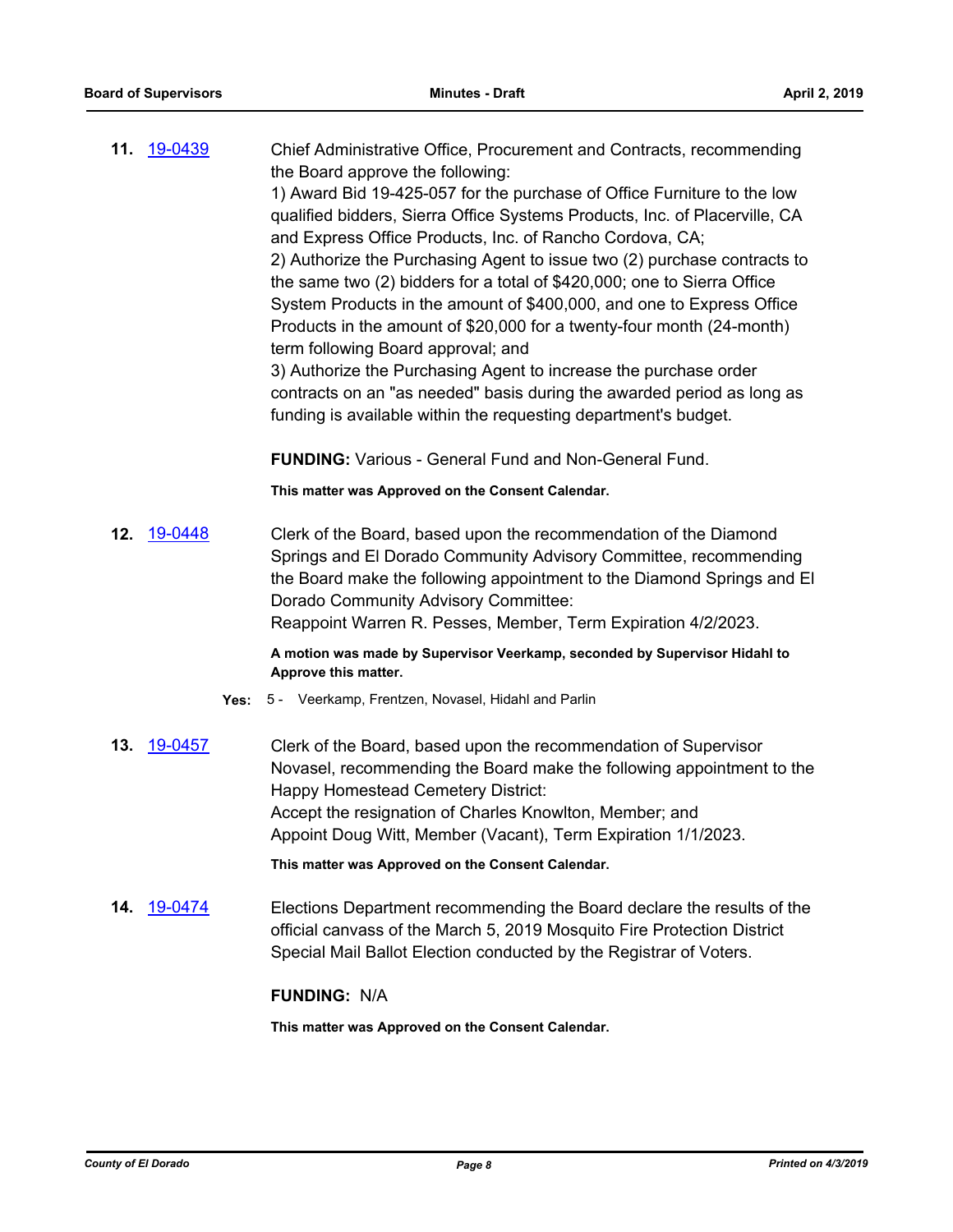**15.** [19-0464](http://eldorado.legistar.com/gateway.aspx?m=l&id=/matter.aspx?key=25785) Human Resources Department recommending the Board adopt and authorize the Chair to sign Resolution **043-2019** to correct the total number of allocations erroneously assigned to the Sheriff's Technician I/II classification on March 5, 2019, Legistar 19-0282.

#### **FUNDING:** General Fund.

**Resolution 043-2019 was Adopted upon Approval of the Consent Calendar.**

**16.** [19-0465](http://eldorado.legistar.com/gateway.aspx?m=l&id=/matter.aspx?key=25786) Human Resources Department recommending the Board approve and adopt the following:

> 1) Revised class specifications for the Health and Human Services Agency: Nutritionist and Nutrition Services Supervisor;

2) Revised class specification for the Probation Department: Probation Assistant;

3) New County-wide class specification: Sr. Paralegal; and 4) Adopt and authorize the Chair to sign Resolution **044-2019** to approve the salary range, job class number, and bargaining unit for the new classification of Sr. Paralegal.

#### **FUNDING:** N/A

**This matter was Approved and Resolution 044-2019 was Adopted upon Approval of the Consent Calendar.**

**17.** [19-0466](http://eldorado.legistar.com/gateway.aspx?m=l&id=/matter.aspx?key=25787) Human Resources Department recommending the Board approve a proposed departmental reorganization within the Human Resources Department. To support such, Human Resources Department is recommending the Board:

> 1) Approve and adopt the revised department-specific class specification of Principal Human Resources Analyst; and

2) Adopt and authorize the Chair to sign Resolution **045-2019** to delete one (1.0 FTE) vacant Sr. Human Resources Analyst allocation and one (1.0 FTE) vacant Labor Relations Manager allocation, and add two (1.0 FTE) Principal Human Resources Analyst allocations in the Human Resources Department.

**FUNDING:** General Fund (Cost Savings).

**This matter was Approved and Resolution 045-2019 was Adopted upon Approval of the Consent Calendar.**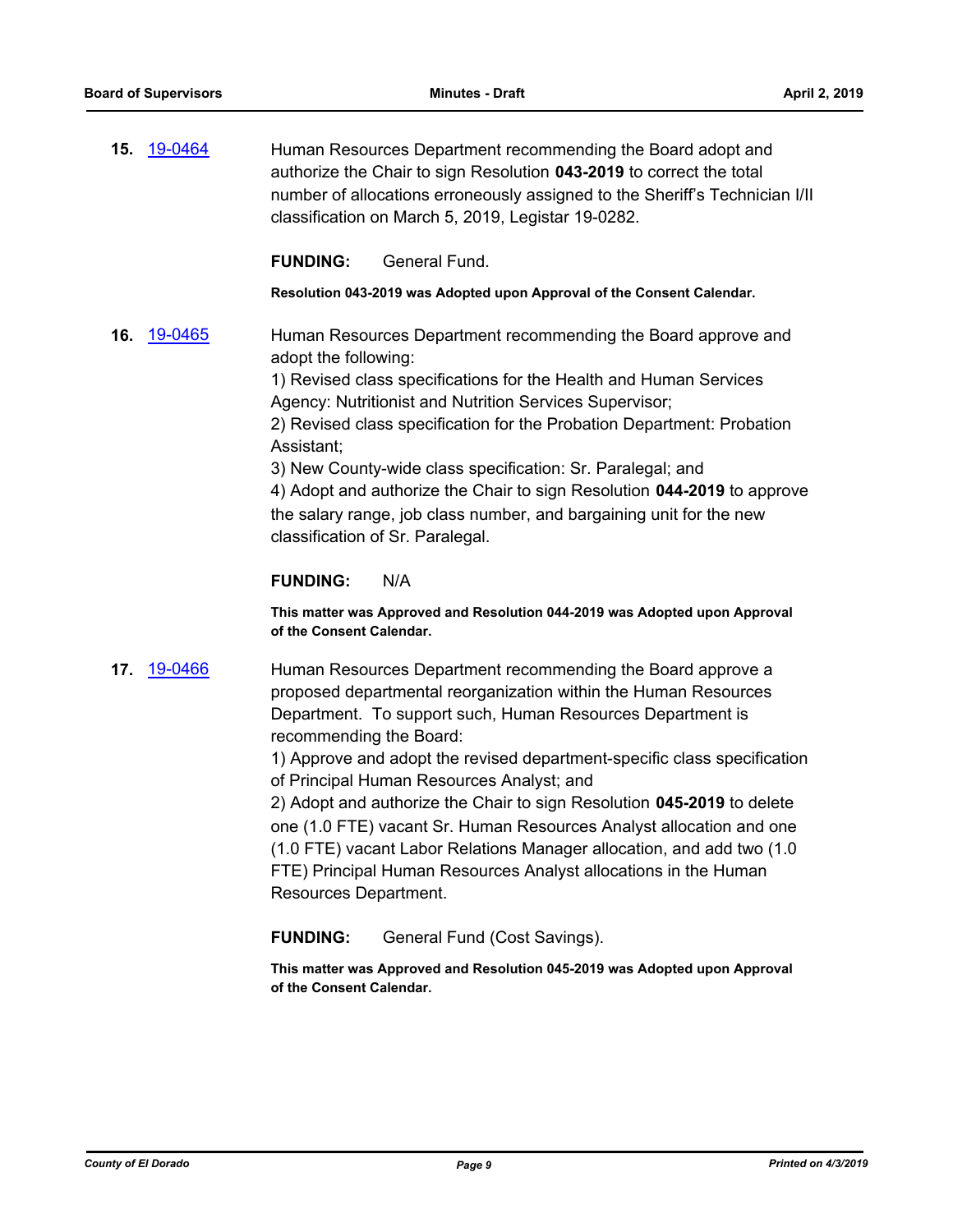| 18. | 19-0468            | Human Resources Department recommending the Board:<br>1) Approve and adopt the new department-specific class specification of<br>Assistant Director of Child Support Services; and<br>2) Adopt and authorize the Chair to sign Resolution 046-2019 to approve<br>the following:<br>a) Deletion of one (1.0 FTE) vacant Assistant Director of Child Support<br>Services/Chief Attorney allocation and addition of one (1.0 FTE) Assistant<br>Director of Child Support Services allocation in the Department of Child<br>Support Services; and<br>b) The job class number, bargaining unit, and salary range for the new<br>classification of Assistant Director of Child Support Services. |  |
|-----|--------------------|--------------------------------------------------------------------------------------------------------------------------------------------------------------------------------------------------------------------------------------------------------------------------------------------------------------------------------------------------------------------------------------------------------------------------------------------------------------------------------------------------------------------------------------------------------------------------------------------------------------------------------------------------------------------------------------------|--|
|     |                    | General Fund.<br><b>FUNDING:</b>                                                                                                                                                                                                                                                                                                                                                                                                                                                                                                                                                                                                                                                           |  |
|     |                    | This matter was Approved and Resolution 046-2019 was Adopted upon Approval<br>of the Consent Calendar.                                                                                                                                                                                                                                                                                                                                                                                                                                                                                                                                                                                     |  |
| 19. | 19-0413            | Supervisor Novasel recommending the Board adopt and authorize the<br>Chair to sign Resolution 036-2019 recognizing highway restrictions on<br>June 2, 2019, for the 28th Annual America's Most Beautiful Bike Ride.                                                                                                                                                                                                                                                                                                                                                                                                                                                                        |  |
|     |                    | A motion was made by Supervisor Hidahl, seconded by Supervisor Novasel to<br>Adopt Resolution 036-2019.                                                                                                                                                                                                                                                                                                                                                                                                                                                                                                                                                                                    |  |
|     | Yes:               | 5 - Veerkamp, Frentzen, Novasel, Hidahl and Parlin                                                                                                                                                                                                                                                                                                                                                                                                                                                                                                                                                                                                                                         |  |
|     | <b>20.</b> 19-0422 | Supervisor Novasel recommending the Board adopt and authorize the<br>Chair to sign Resolution 037-2019 acknowledging highway restrictions at<br>Lake Tahoe for the 17th Annual Tour de Tahoe - Bike Big Blue cycling<br>event to be held on Sunday, September 8, 2019.                                                                                                                                                                                                                                                                                                                                                                                                                     |  |
|     |                    | Resolution 037-2019 was Adopted upon Approval of the Consent Calendar.                                                                                                                                                                                                                                                                                                                                                                                                                                                                                                                                                                                                                     |  |
|     | 21. 19-0526        | Supervisor Novasel recommending the Board adopt and authorize the<br>Chair to sign Resolution 048-2019 to set 9:00 A.M. as the begin time for<br>all remaining regular meetings of the Board of Supervisors for 2019,<br>thereby amending Resolution 230-2018.                                                                                                                                                                                                                                                                                                                                                                                                                             |  |
|     |                    | Resolution 048-2019 was Adopted upon Approval of the Consent Calendar.                                                                                                                                                                                                                                                                                                                                                                                                                                                                                                                                                                                                                     |  |
|     | 22. 19-0532        | Supervisor Veerkamp recommending the Board authorize the signature<br>of all five Supervisors on a recognition certificate for Doris Henke. To<br>honor her selfless volunteer service of 25 years with Snowline Hospice,<br>sitting at the bedside of patients at end of life and providing kind and<br>gentle support for the families.                                                                                                                                                                                                                                                                                                                                                  |  |
|     |                    | This matter was Approved on the Consent Calendar.                                                                                                                                                                                                                                                                                                                                                                                                                                                                                                                                                                                                                                          |  |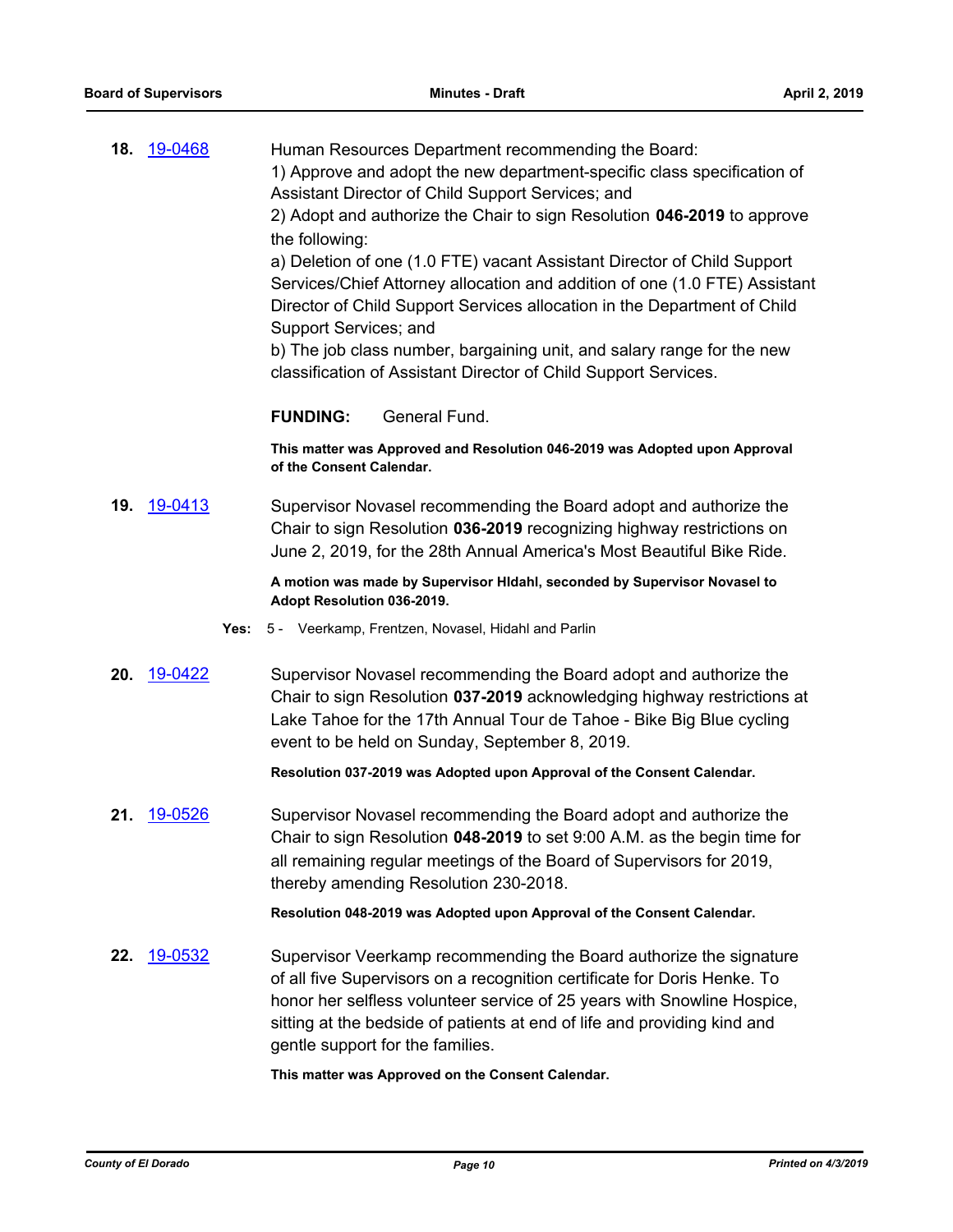#### **HEALTH AND HUMAN SERVICES - CONSENT ITEMS**

**23.** [19-0080](http://eldorado.legistar.com/gateway.aspx?m=l&id=/matter.aspx?key=25401) Health and Human Services Agency recommending the Board of Supervisors, acting as the Governing Board of the In-Home Supportive Services Public Authority (IHSS PA):

> 1) Approve and authorize the Chair to sign Amendment II to Agreement for Services 538-S1710 (also known as Agreement for Services 977) with Industrial Employers and Distributors Association (IEDA), for the provision of wage and health benefits negotiation assistance between the IHSS PA and the United Domestic Workers of America, to extend the term from June 20, 2017 through June 30, 2019 by one year to end June 30, 2020, and increase the maximum contractual obligation by \$24,000 to \$72,000, for the term of the Agreement;

> 2) Make findings in accordance with County Ordinance 3.13.030 that it is more economical and feasible to contract with IEDA for services provided under this Agreement 538-S1710 because the work performed under this Agreement requires special skills and qualifications involved in the performance of the work, and a contract is necessary to protect against a conflict of interest; and

3) Authorize the Purchasing Agent, or designee, to execute further documents relating to Agreement for Services 538-S1710, including amendments that do not increase the dollar amount or term of the Agreement, and contingent upon approval by County Counsel and Risk Management. (Cont. 3/19/19, Item 8)

**FUNDING:** 34% State, 50% Federal, 9% Realignment, and 7% General Fund.

**This matter was Approved on the Consent Calendar.**

**24.** [19-0399](http://eldorado.legistar.com/gateway.aspx?m=l&id=/matter.aspx?key=25720) Health and Human Services Agency recommending the Board: 1) Adopt and authorize the Chair to sign a proclamation to recognize April 1 - 7, 2019 as National Public Health Week; and

2) Acknowledge the efforts of the Health and Human Services Agency, Public Health Division, its partnering agencies, and the residents of the El Dorado County in creating healthy communities and neighborhoods.

#### **FUNDING**: N/A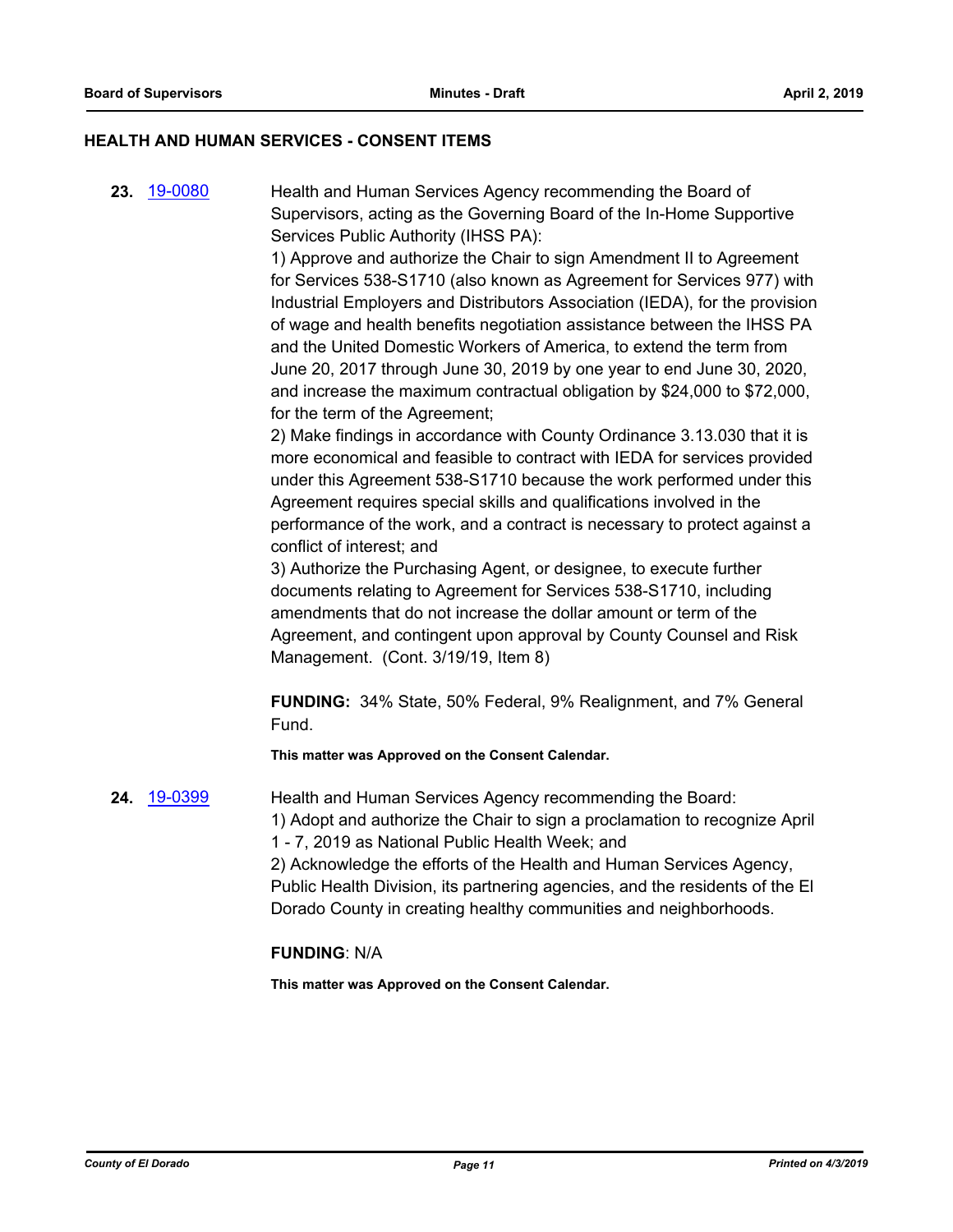#### **LAND USE AND DEVELOPMENT - CONSENT ITEMS**

**25.** [19-0155](http://eldorado.legistar.com/gateway.aspx?m=l&id=/matter.aspx?key=25475) Chief Administrative Office, Airports and Cemeteries Division, recommending the Board take the following actions pertaining to the Georgetown Airport - Crack Seal, Joint Seal, & Mark Runway, Taxiways, Aprons & T-Hangar Taxilanes; Change Runway End ID Project, Contract PW 17-31164, FENIX 3133, CIP 93527: 1) Approve and authorize the Chair to sign the Notice of Acceptance with Maxwell Asphalt, Inc.; and 2) Authorize the Clerk of the Board to release the Payment and Performance Bonds to the Surety upon notification from the Airports and Cemeteries Division after the one-year (1-year) guarantee period. **FUNDING:** Federal Aviation Administration Grant - Federal Funds (90%) and Accumulative Capital Outlay Funds (10%). **This matter was Approved on the Consent Calendar. 26.** [19-0287](http://eldorado.legistar.com/gateway.aspx?m=l&id=/matter.aspx?key=25609) Chief Administrative Office, Airports and Cemeteries Division, recommending the Board approve and sign the First Amendment to Agreement for Services 381-S1611 with Dario Mancio, for on-call burial and maintenance services at County-operated cemeteries, to extend the term of the Agreement to December 31, 2019, with no changes to the Agreement's not-to-exceed amount, and providing for administrative updates regarding notice and contract administration. **FUNDING:** General Fund, Georgetown Cemetery Zone of Benefit #3 Special Revenue Fund, and fees for cemetery plot sales and services. **This matter was Approved on the Consent Calendar. 27.** [19-0463](http://eldorado.legistar.com/gateway.aspx?m=l&id=/matter.aspx?key=25784) Community Development Services, Administration and Finance Division, recommending the Board approve and authorize the Chair to sign the Second Amendment to a perpetual agreement with Cardknox (Agreement

2709 - Attachment B), the credit card system provider for the TRAKiT system, to change the \$45 monthly service payment and \$89 yearly service payment to a one-time fee of \$200, for the life of the contract.

**FUNDING:** Technology Fees (credit card processing fees are paid by cardholders).

**This matter was Approved on the Consent Calendar. Supervisor Parlin thanked staff for their work on this item.**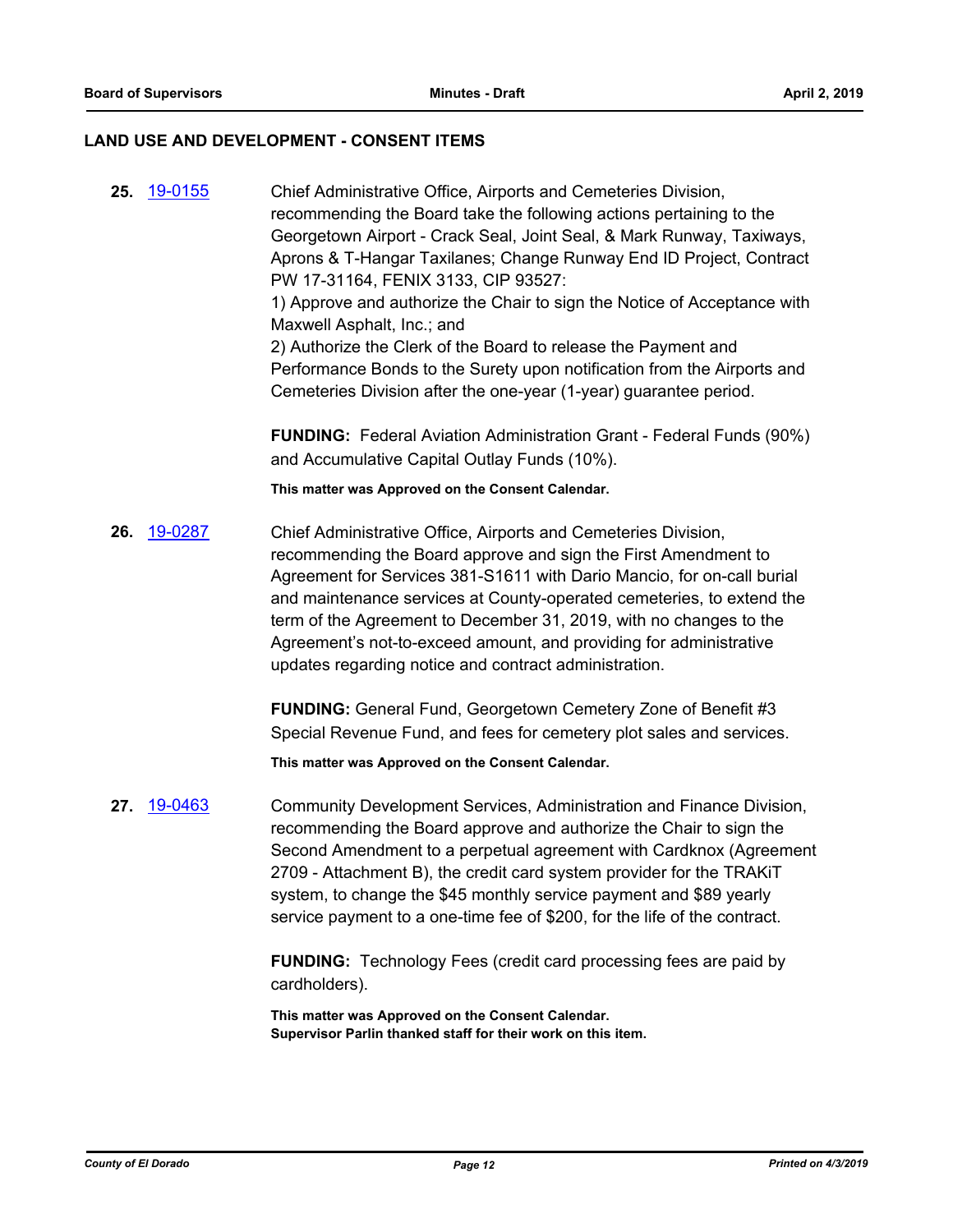**28.** [18-1949](http://eldorado.legistar.com/gateway.aspx?m=l&id=/matter.aspx?key=25299) Department of Transportation recommending the Board approve and authorize the Chair to sign First Amendment to Road Improvement Agreement for Mercy Housing Sunset Lane Apartments, Offsite Improvements AGMT 13-53705 with Mercy Housing California 55, extending the performance period to January 4, 2020.

**FUNDING:** Developer Funded.

**This matter was Approved on the Consent Calendar.**

**29.** [19-0152](http://eldorado.legistar.com/gateway.aspx?m=l&id=/matter.aspx?key=25472) Department of Transportation recommending the Board approve and authorize the Chair to sign Cooperative Agreement 03-0638 between California Department of Transportation and County of El Dorado defining the roles, responsibilities, and cost contribution of each agency related to the Plans, Specifications, and Estimate and Right-of-Way phases of the U.S. 50/Camino Area Safety Project, CIP 71319/36104015.

> **FUNDING:** Regional Surface Transportation Program Exchange Funds-Rural-EDCTC (49%), Traffic Impact Mitigation Fee - Hwy 50 (40%), State Transportation Impact Mitigation Fee (10%), Road Fund/Discretionary (1%). (State and Local Funds)

*Public Comment: S. Taylor, H. Myer-Hoffer, J. White, W. Goddell*

**A motion was made by Supervsor Veerkamp, seconded by Supervisor Frentzen to Approve this matter.**

- **Yes:** 5 Veerkamp, Frentzen, Novasel, Hidahl and Parlin
- **30.** [19-0249](http://eldorado.legistar.com/gateway.aspx?m=l&id=/matter.aspx?key=25570) Department of Transportation recommending the Board adopt and authorize the Chair to sign Resolution **038-2019** sanctioning the adoption of speed limits on portions of Blackstone Parkway and Royal Oaks Drive.

**FUNDING:** Road Fund.

**Resolution 038-2019 was Adopted upon Approval of the Consent Calendar.**

**31.** [19-0286](http://eldorado.legistar.com/gateway.aspx?m=l&id=/matter.aspx?key=25608) Department of Transportation recommending the Board adopt and authorize the Chair to sign Resolution **033-2019** accepting the 2018 revisions to the County of El Dorado Maintained Mileage System, reflecting no changes to total maintained mileage.

#### **FUNDING:** N/A

**Resolution 033-2019 was Adopted upon Approval of the Consent Calendar.**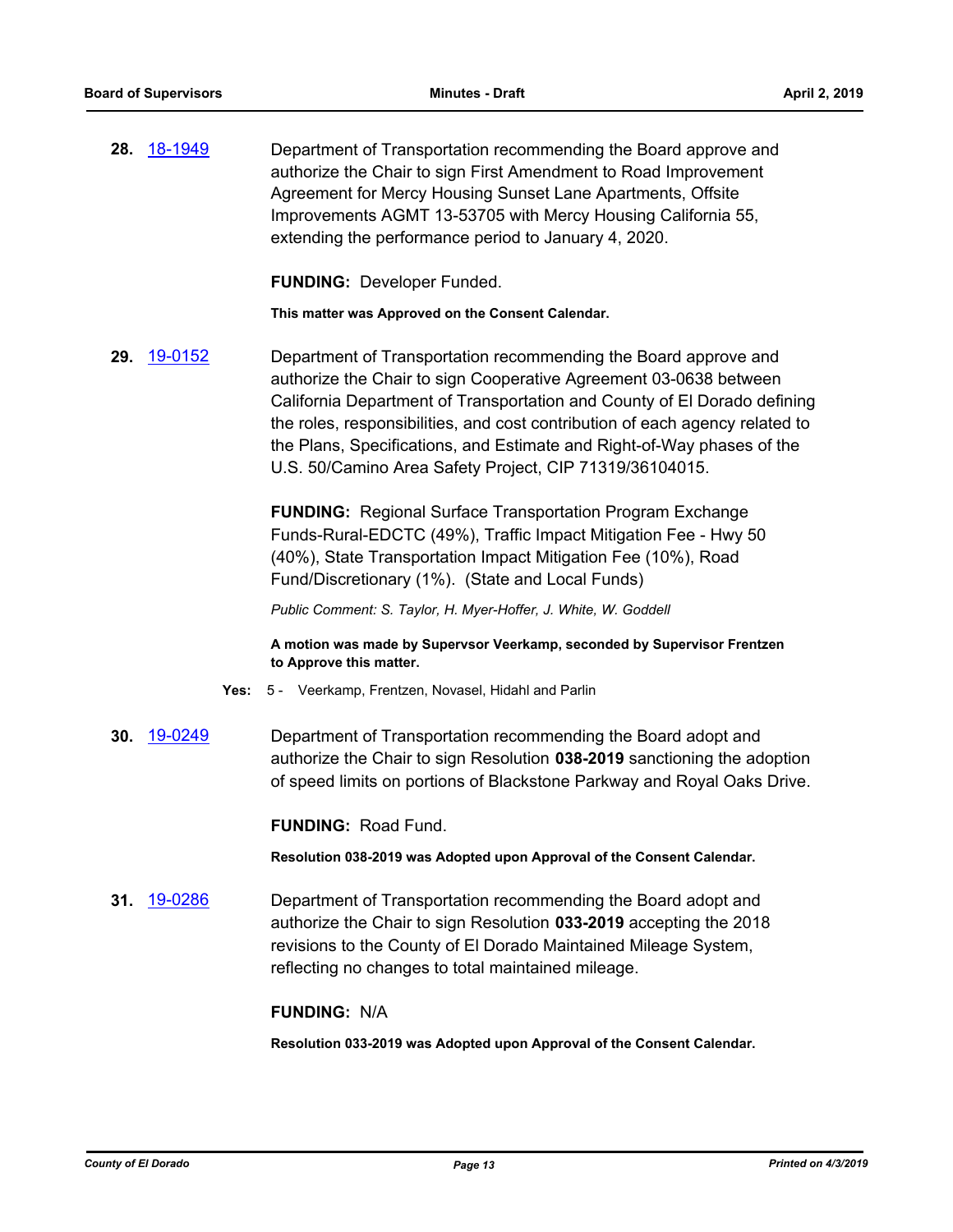**32.** [19-0323](http://eldorado.legistar.com/gateway.aspx?m=l&id=/matter.aspx?key=25644) Department of Transportation recommending the Board take the following actions pertaining to the Safety Countermeasures at Various Locations Project, CIP 49320/36201034, Contract 3630: 1) Award the Construction Contract to Truesdell Corporation of California, Inc. who was determined to be the lowest, responsive, responsible bidder; 2) Approve and authorize the Chair to sign the Construction Contract, subject to final review and approval by County Counsel and Risk Management; and 3) Authorize the Director of Transportation to sign an Escrow Agreement, if requested by the Contractor and in accordance with Public Contract Code Section 22300, for the purpose of holding Contract retention funds. **FUNDING**: Highway Safety Improvement Program Funds (100%). (Federal Funds) **This matter was Approved on the Consent Calendar. 33.** [19-0348](http://eldorado.legistar.com/gateway.aspx?m=l&id=/matter.aspx?key=25669) Department of Transportation recommending the Board: 1) Approve and authorize the Chair to sign the Notice of Acceptance with Pacific Infrastructure Construction, LLC, for the New York Creek Trail (East) - Phase 2 Project, CIP 72308/36109008, Contract 2899; and 2) Approve and authorize the Clerk of the Board to release the Payment and Performance Bonds to the Surety upon notification from the Department of Transportation, after the one-year guarantee period. **FUNDING:** Congestion Mitigation and Air Quality Program (92.88%) (Federal Funds), Tribe (6.90%) (Local Funds), and Accumulative Capital Outlay (.21%) (ACO Funds). **This matter was Approved on the Consent Calendar. 34.** [19-0346](http://eldorado.legistar.com/gateway.aspx?m=l&id=/matter.aspx?key=25667) Planning and Building Department, Planning Services Division-Current Planning submitting for approval the Large Lot Final Map (TM08-1463-F) for La Cañada Subdivision, creating a total of eight large lots for financing purposes consisting of six residential lots and two lettered lots on the 143-acre property. The property, identified as Assessor's Parcel Numbers 126-100-18 and 110-020-12, located on the west side of Salmon Falls Road, approximately 1,000 feet north of the intersection with Kaila Way, in the El Dorado Hills area, and recommending the Board approve Large Lot Final Map (TM08-1463-F) for La Cañada Subdivision. (Supervisorial District 4) (Cont. 3/19/19, Item 16) **FUNDING:** N/A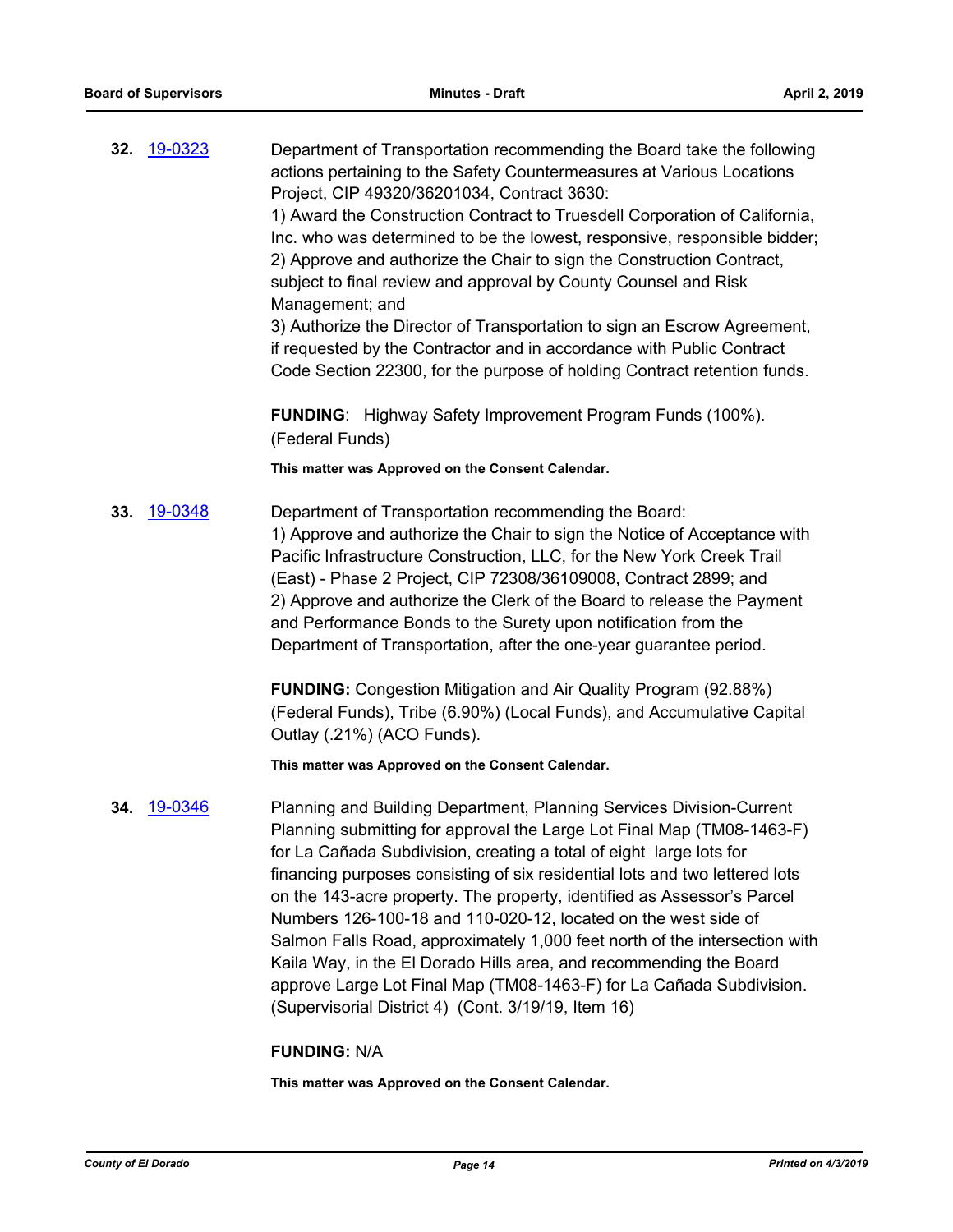**35.** [19-0333](http://eldorado.legistar.com/gateway.aspx?m=l&id=/matter.aspx?key=25654) Surveyor's Office recommending the Board adopt and authorize the Chair to sign Resolution **034-2019** for Abandonment of Easement 19-003 to abandon public utility easements on Lots 167 and 168 of "Serrano Village K1 & K2 - Unit 5B", recorded at Book K of Subdivisions at Page 3, identified as Assessor's Parcel Numbers 123-660-011 and 123-660-012.

**Resolution 034-2019 was Adopted upon Approval of the Consent Calendar.**

**36.** [19-0400](http://eldorado.legistar.com/gateway.aspx?m=l&id=/matter.aspx?key=25721) Surveyor's Office recommending the Board adopt and authorize the Chair to sign Resolution **035-2019** for Abandonment of Easement 19-001 to abandon a portion of a public utility and drainage easement on Lot 54 of "Stonebriar, Unit No. 3", recorded at Book I of Subdivisions at Page 98, identified as Assessor's Parcel Number 117-200-015.

#### **FUNDING:** N/A

**Resolution 035-2019 was Adopted upon Approval of the Consent Calendar.**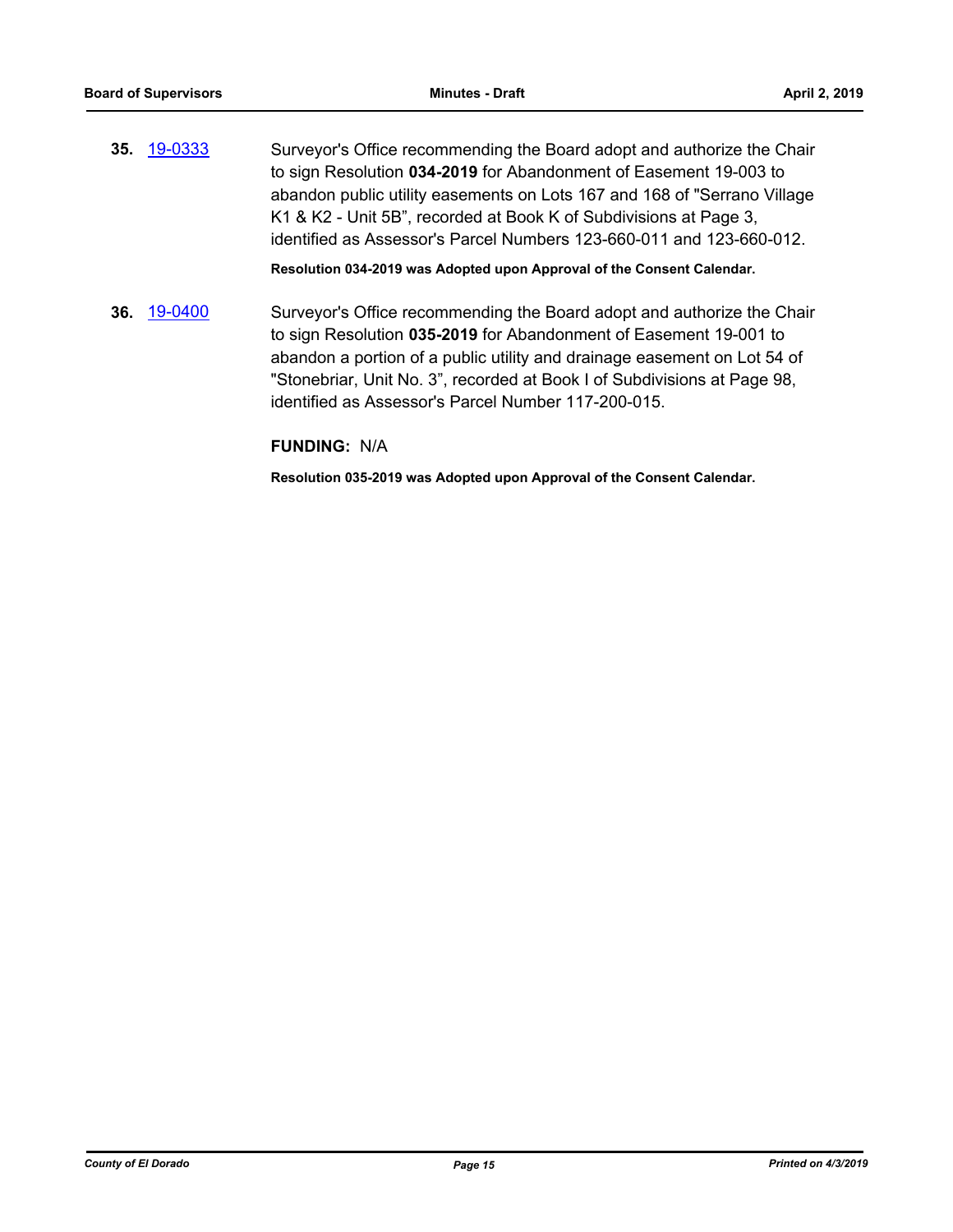#### **LAW AND JUSTICE - CONSENT ITEMS**

**37.** [19-0269](http://eldorado.legistar.com/gateway.aspx?m=l&id=/matter.aspx?key=25591) Probation Department recommending the Board consider the following: 1) Approve and authorize the Chair to sign Memorandum of Understanding 3769 and 3770 between Placerville Police Department, South Lake Tahoe Police Department, and El Dorado County Probation Department for "Managing the Effects of Public Safety Realignment Enforcement Operations Program." This agreement is for a term beginning upon final execution and expiring on June 30, 2019, for a not to exceed amount of \$50,000.00; and 2) Authorize the Purchasing Agent, or designee, to execute further documents relating to Memorandum of Understanding 3769 and 3770, including amendments which do not increase the maximum dollar amount or term of the Agreement, contingent upon approval by County Counsel and Risk Management.

> **FUNDING:** Community Corrections Funding and Public Safety Realignment legislation (AB 109).

**This matter was Approved on the Consent Calendar.**

**38.** [19-0417](http://eldorado.legistar.com/gateway.aspx?m=l&id=/matter.aspx?key=25738) Sheriff's Office recommending the Board approve and authorize the Sheriff to sign the Domestic Cannabis Eradication and Suppression Program grant funding Letter of Agreement 2019-14, with the United States Department of Justice Drug Enforcement Administration in the amount of \$40,000 for the period October 1, 2018 to September 30, 2019 to defray costs relating to the eradication and suppression of illicit marijuana.

> **FUNDING:** United States Department of Justice Drug Enforcement Administration.

**This matter was Approved on the Consent Calendar.**

**39.** [19-0425](http://eldorado.legistar.com/gateway.aspx?m=l&id=/matter.aspx?key=25746) Sheriff's Office, Probation Department and the District Attorney's Office, recommending that the Board authorize the Chair to sign Contract 3754 with Cordico Psychological Corporation, in the amount of \$93,600 for the term April 05, 2019 through April 04, 2022, for Psychological Fitness exams for employment.

**FUNDING:** General Fund.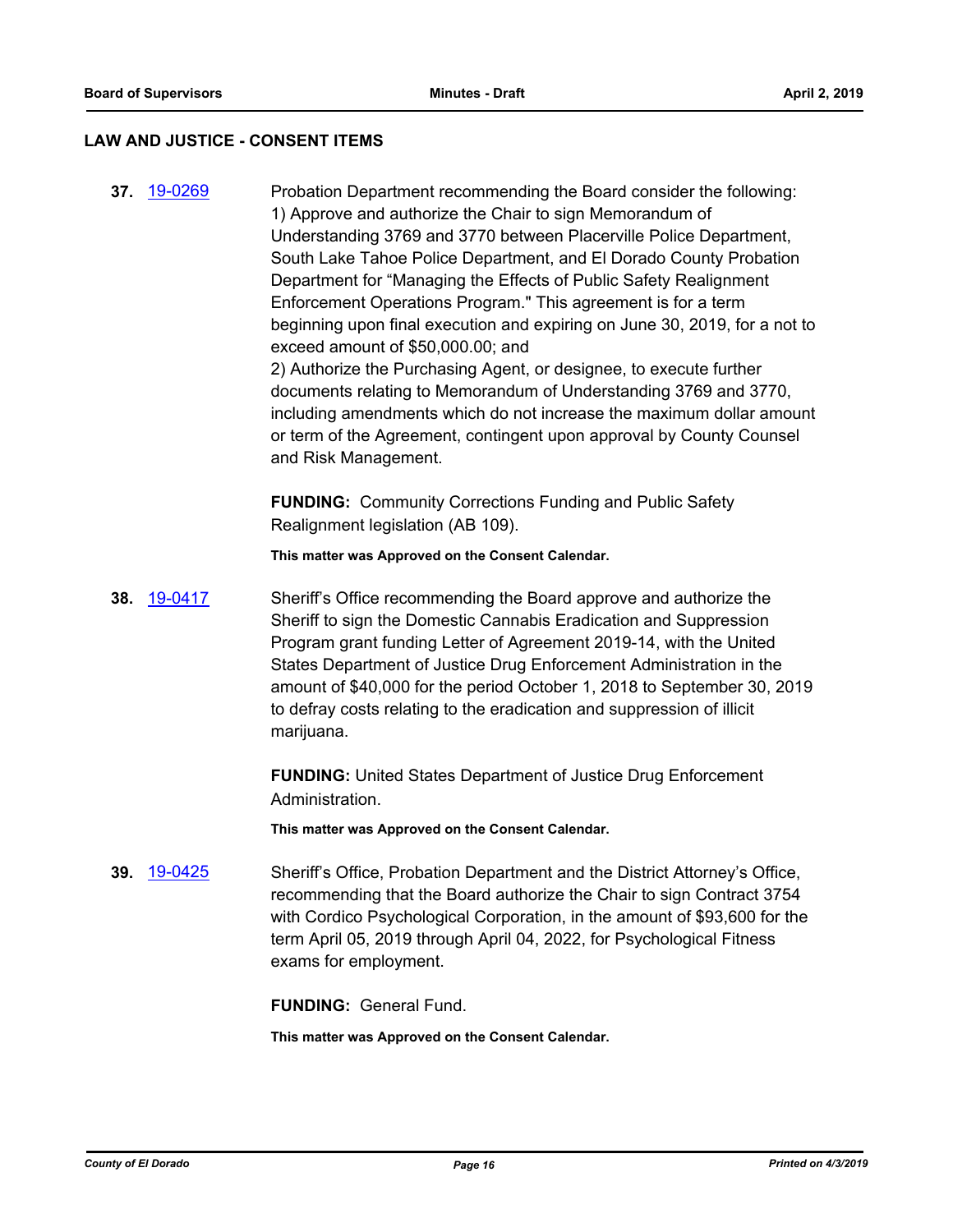| 40. 19-0446 | Sheriff's Office recommending the Board:<br>1) Waive formal bid requirements for the purchase of a Peterbilt 220<br>Chassis vehicle that will be used as the Sheriff's Office Explosives |
|-------------|------------------------------------------------------------------------------------------------------------------------------------------------------------------------------------------|
|             | Ordnance Disposal Truck in accordance with County Ordinance 3.12.160                                                                                                                     |
|             | Section D;                                                                                                                                                                               |
|             | 2) Authorize the Purchasing Agent to utilize the Sourcewell (formerly                                                                                                                    |
|             | known as National Joint Powers Alliance - NJPA) Contract 081716-PMC                                                                                                                      |
|             | for the acquisition of a Peterbilt 220 Chassis, and issue a PO for the                                                                                                                   |
|             | purchase of a Peterbilt 220 Chassis in the estimated amount of \$83,162                                                                                                                  |
|             | not including tax and applicable fees;                                                                                                                                                   |
|             | 3) Waive formal bid requirements for the purchase of a Truck Body that                                                                                                                   |
|             | will be mounted on the Peterbilt 220 Chassis in accordance with County                                                                                                                   |
|             | Ordinance 3.12.160 Section B; and                                                                                                                                                        |
|             | 4) Authorize the Purchasing Agent to issue a Purchase Order for the                                                                                                                      |
|             | purchase of an Explosives Ordnance Disposal Truck Body in the                                                                                                                            |
|             | estimated amount of \$139,662 not including applicable taxes, delivery                                                                                                                   |
|             | fees and other fees.                                                                                                                                                                     |

**FUNDING:** General Fund.

**This matter was Approved on the Consent Calendar.**

**41.** [19-0385](http://eldorado.legistar.com/gateway.aspx?m=l&id=/matter.aspx?key=25706) Sheriff's Office recommending the Board approve and sign a Sixth Amendment to Agreement 198-L1011 (FENIX 3280) with EDH Waterfront LLC for the lease of space housing the El Dorado Hills substation, to extend the term of the lease for an additional three (3) year period from May 1, 2019 to April 30, 2022; and amend the compensation.

**FUNDING:** General Fund.

**This matter was Approved on the Consent Calendar.**

## **END CONSENT CALENDAR**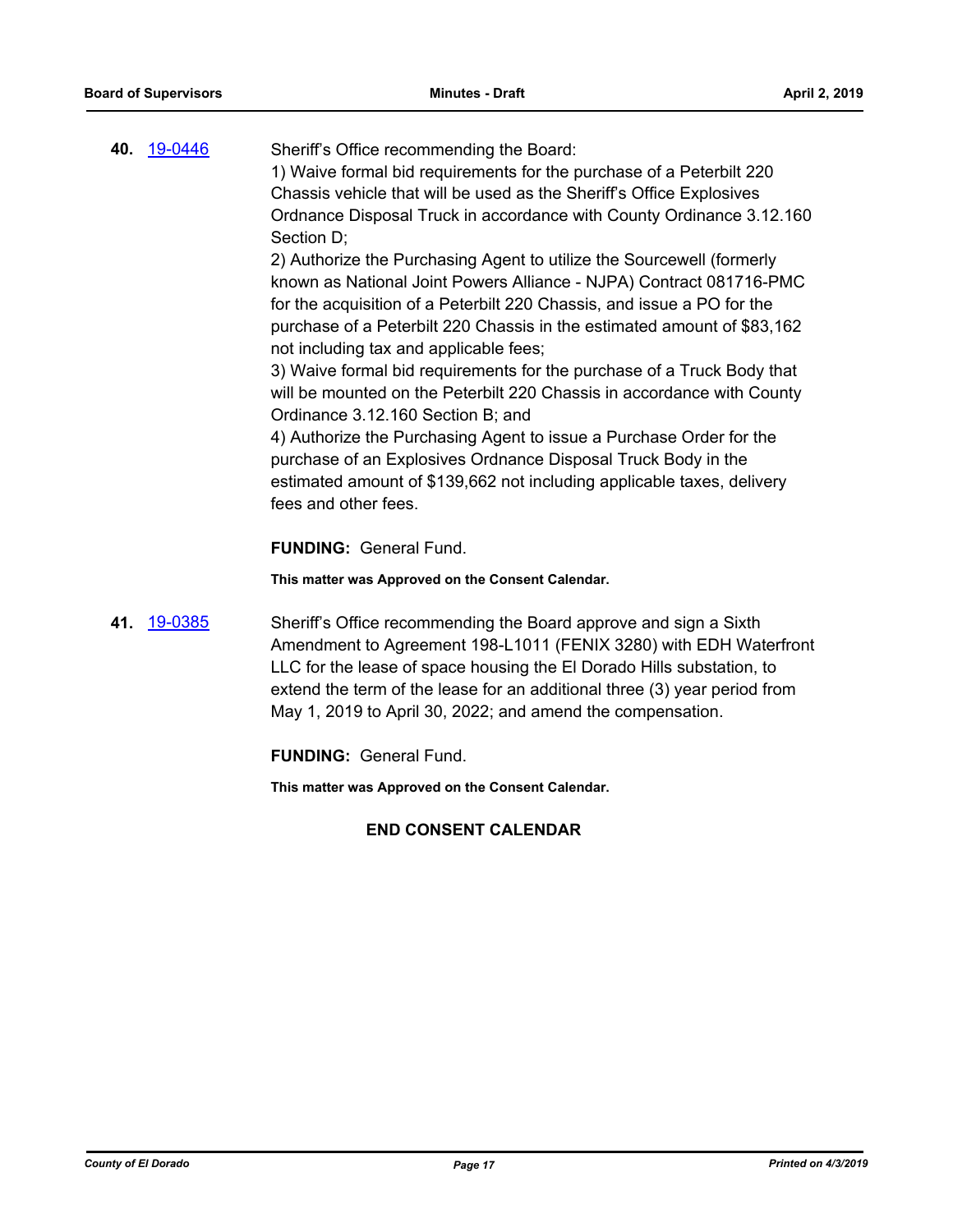#### **10:00 A.M. - TIME ALLOCATION**

**42. 19-0238** HEARING - Auditor-Controller recommending the Board:

1) Conduct a public hearing on April 2, 2019 at 10:00 A.M.;

2) Adopt and authorize the Chair to sign the following Resolutions that are on file in the Board Clerk's Office related to the formation of El Dorado County Community Facilities District No. 2019-1 (Bass Lake Hills Services):

a) Resolution **040-2019** of Formation of Community Facilities District, to which are attached two exhibits as follows:

1) Exhibit A - List of Authorized Services;

2) Exhibit B - Rate and Method of Apportionment;

b) Resolution **041-2019** Calling Election, to which is attached a form of the Ballot;

c) Resolution **042-2019** Declaring Results of Special Landowner Election and Directing Recording of Notice of Special Tax Lien , to which is a form for the Board Clerk's use in canvassing the election results;

3) Approve the Introduction (First Reading) of Ordinance **5100** to Levy Special Taxes; and

4) Wave full reading by the Clerk of the Board, read by title only, and continue this matter to April 9, 2019 for Final Adoption (Second Reading). (Cont. 2/26/19, Item 6) (Est. Time: 10 Min.)

*Public Comment: S. Taylor*

**Items 42 and 43 were heard together.**

**Supervisor Novasel opened the hearing and upon conclusion of the public comment period, closed the hearing.**

**The Clerk of the Board opened the ballots and announced the results of the election. The results of the election being unanimously in favor of the levy of the special taxes, the establishment of the appropriations limit and the incurring of bonded indebtedness.**

**A motion was made by Supervisor Frentzen, seconded by Supervisor Hidahl to Approve this matter and Adopt Resolutions 040-2019, 041-2019 and 042-2019. Continue Ordinance 5100 to April 9, 2019 for Final Adoption (Second Reading).**

**Yes:** 5 - Veerkamp, Frentzen, Novasel, Hidahl and Parlin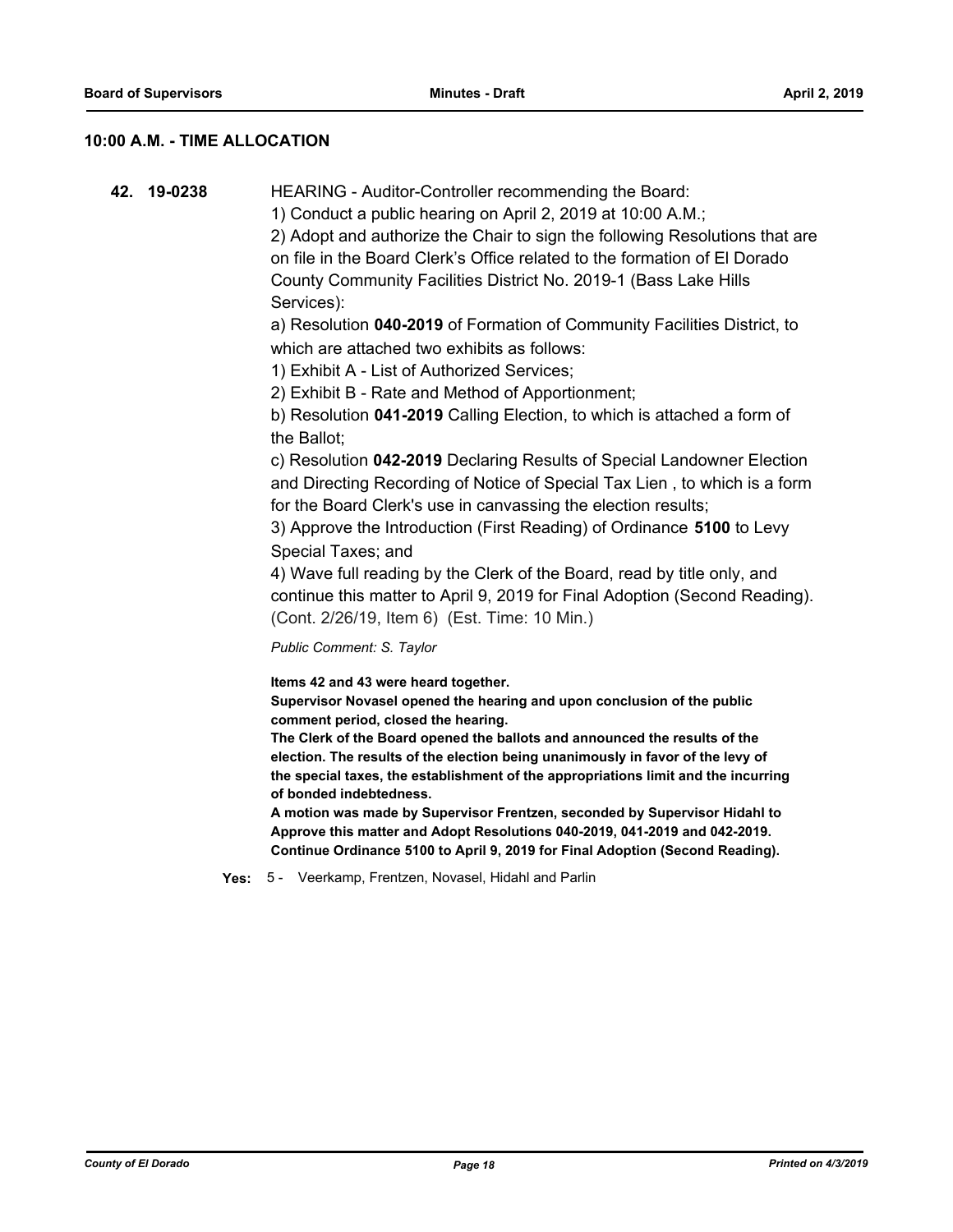**43.** [19-0328](http://eldorado.legistar.com/gateway.aspx?m=l&id=/matter.aspx?key=25649) HEARING - Department of Transportation recommending the Board: 1) Conduct a public hearing to receive public comment of all interested parties for or against the dissolution of the Hawk View Zone of Benefit 98613;

2) Make findings consistent with the County's Policy and Procedure Guidelines for Creation and Administration of Zones of Benefit Within a County Service Area, as amended February 10, 2015; and 3) If there is no majority protest, adopt and authorize the Chair to sign Resolution **039-2019** dissolving the Hawk View Zone of Benefit 98613 within County Service Area 9. (Est. Time: 5 Min.)

#### **FUNDING**: N/A

**Items 42 and 43 were heard together. Supervisor Novasel opened the hearing and upon conclusion of the public comment period, closed the hearing. A motion was made by Supervisor Frentzen, seconded by Supervisor Hidahl to Approve this matter and Adopt Resolution 039-2019.**

**Yes:** 5 - Veerkamp, Frentzen, Novasel, Hidahl and Parlin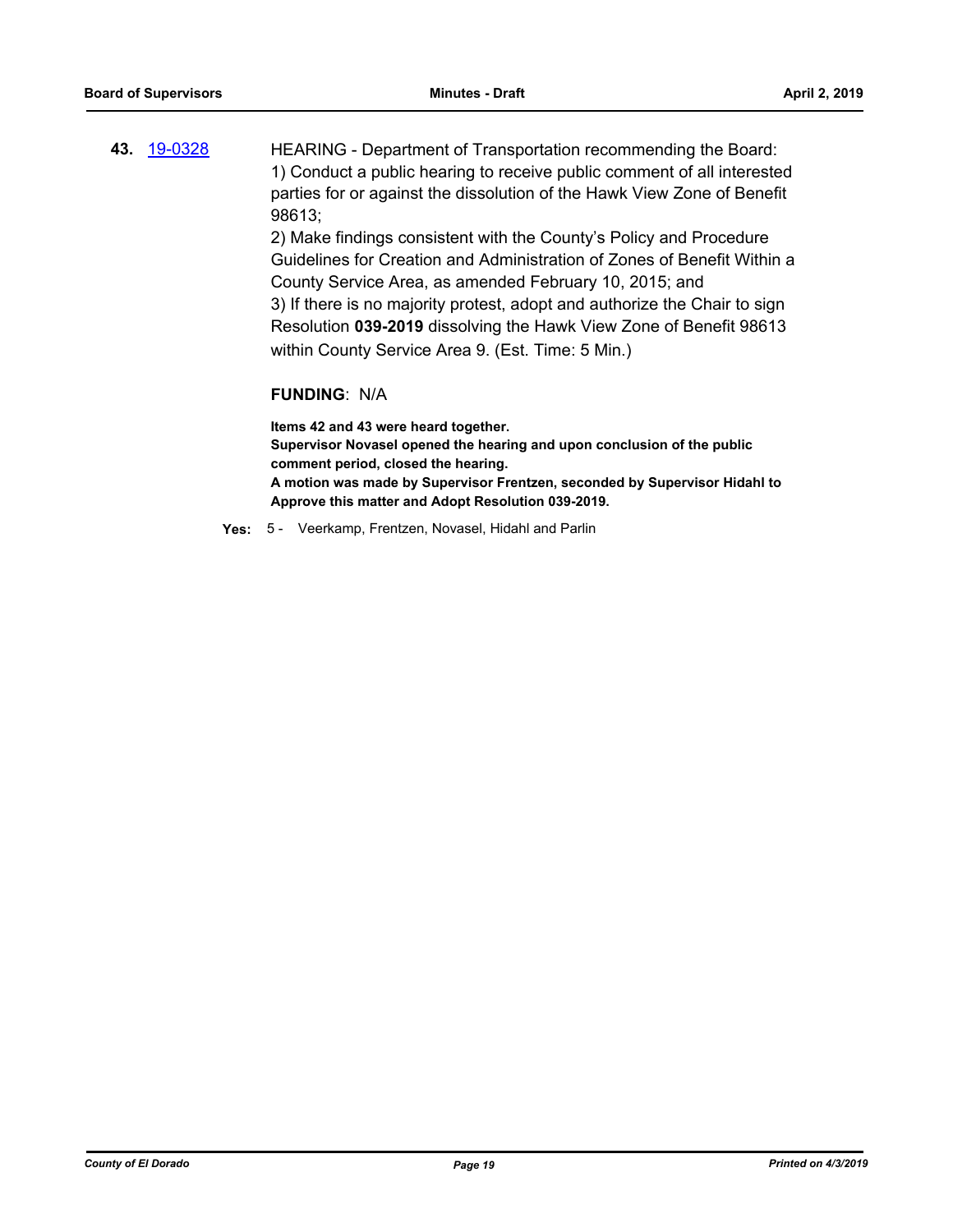#### **11:00 A.M. - TIME ALLOCATION**

**44.** [19-0456](http://eldorado.legistar.com/gateway.aspx?m=l&id=/matter.aspx?key=25777) Supervisor Frentzen recommending the Board: 1) Honor Purple Heart Veterans and recognize El Dorado County as a Purple Heart County; and 2) Approve and authorize the Chair to sign a Proclamation. (Est. Time: 10 Min.) **Supervisor Frentzen read the Proclamation.**

**A motion was made by Supervisor Frentzen, seconded by Supervisor Veerkamp to Approve this matter.**

- **Yes:** 5 Veerkamp, Frentzen, Novasel, Hidahl and Parlin
- **45.** [19-0363](http://eldorado.legistar.com/gateway.aspx?m=l&id=/matter.aspx?key=25684) Supervisor Novasel recommending the Board: 1) Adopt a Proclamation recognizing April 2019 as "Child Abuse Prevention Month" in El Dorado County; and 2) Receive and file a presentation by the Child Abuse Prevention Council. (Est. Time: 20 Min.)

#### **FUNDING:** N/A

**Supervisor Novasel read the Proclamation. A motion was made by Supervisor Novasel, seconded by Supervisor Fretnzen to Approve this matter.**

- **Yes:** 5 Veerkamp, Frentzen, Novasel, Hidahl and Parlin
- **46.** [19-0529](http://eldorado.legistar.com/gateway.aspx?m=l&id=/matter.aspx?key=25850) Supervisor Veerkamp recommending the Board: 1) Approve and authorize the Chair to sign a Proclamation recognizing April 2019 as Sexual Assault Awareness Month; and 2) Present the Proclamation to Julie Sena, Director of Development & Community Affairs, The Center for Violence-Free Relationships and acknowledge the "Walk a Mile in Her Shoes" event to be held Saturday May 4, 2019 at 10:00 am at Town Hall in Placerville. (Est. Time: 10 Min.)

**Supervisor Veerkamp read the Proclamation. A motion was made by Supervisor Veerkamp, seconded by Supervisor HIdahl to Approve this matter.**

**Yes:** 5 - Veerkamp, Frentzen, Novasel, Hidahl and Parlin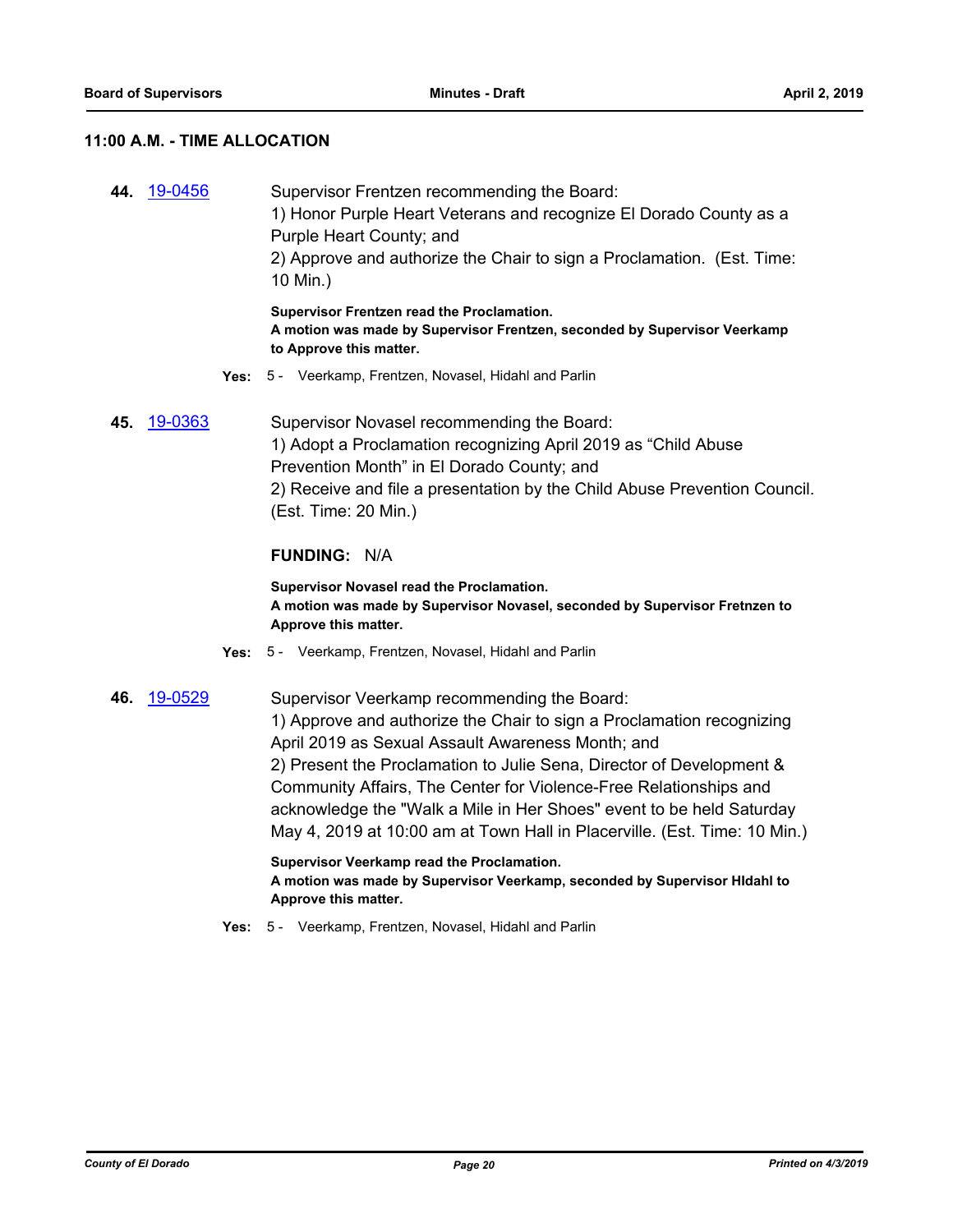#### **ITEMS TO/FROM SUPERVISORS**

**Supervisor Parlin reported on the following: State of the County to Georgetown Rotary. Vote Center in Folsom. Human Rights Commission meeting. Veterans Event in Georgetown. Cemetery Advisory Committee meeting. SOFAR collaborative meeting. Garden Valley fire chief meeting. Volcanoville visit.**

**Supervisor Veerkamp reported on the following: El Dorado County fire safe council meeting. Harvest Season traffic working group meeting. Sacramento Area Council of Government workshop. SOFAR steering committee meeting and monthly meeting. Placerville City council meeting. UCCE meeting. Transit Authority meeting. Traffic mitigation meeting. MORE comedy night fundraiser. US50 restrictions.**

**Supervisor Frentzen reported on the following: Local Agency Formation Commission legislative meeting. Transit Authority meeting. Long Range Planning staff meeting. Pioneer School oral presentation. Cameron Park Community Services District.**

**Supervisor Hidahl reported on the following: Functional Group Budget meetings. Community Action Council meeting. Cemetery Advisory Committee meeting. Behavioral Health Commission meeting. El Dorado County Community Foundation discussion. El Dorado Hills Monthly Community Council meeting.**

**Supervisor Novasel reported on the following: Human Rights Commission meeting. State of the County address with the El Dorado County Chamber of Commerce. Tahoe Regional Planning Agency meeting. Catastrophic Fire meeting. Main Street parklet ribbon cutting. Community and Economic Development Advisory Committee fun night. Assemblyman Biglow meeting.**

#### **CAO UPDATE**

**Don Ashton, Chief Administrative Officer, reported on the following: April 22, 2019 special Budget meeting.**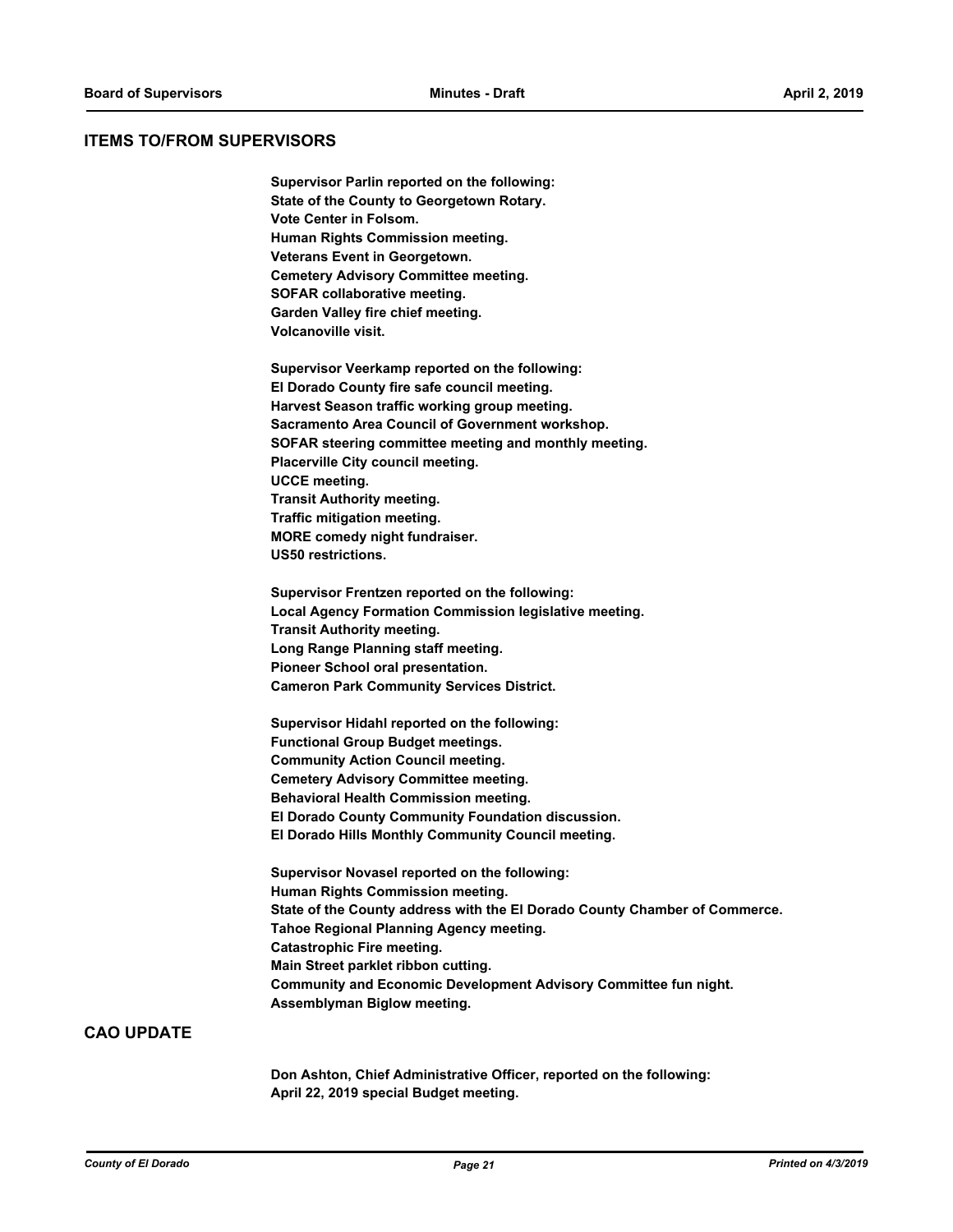### **ADJOURNED AT 1:03 P.M.**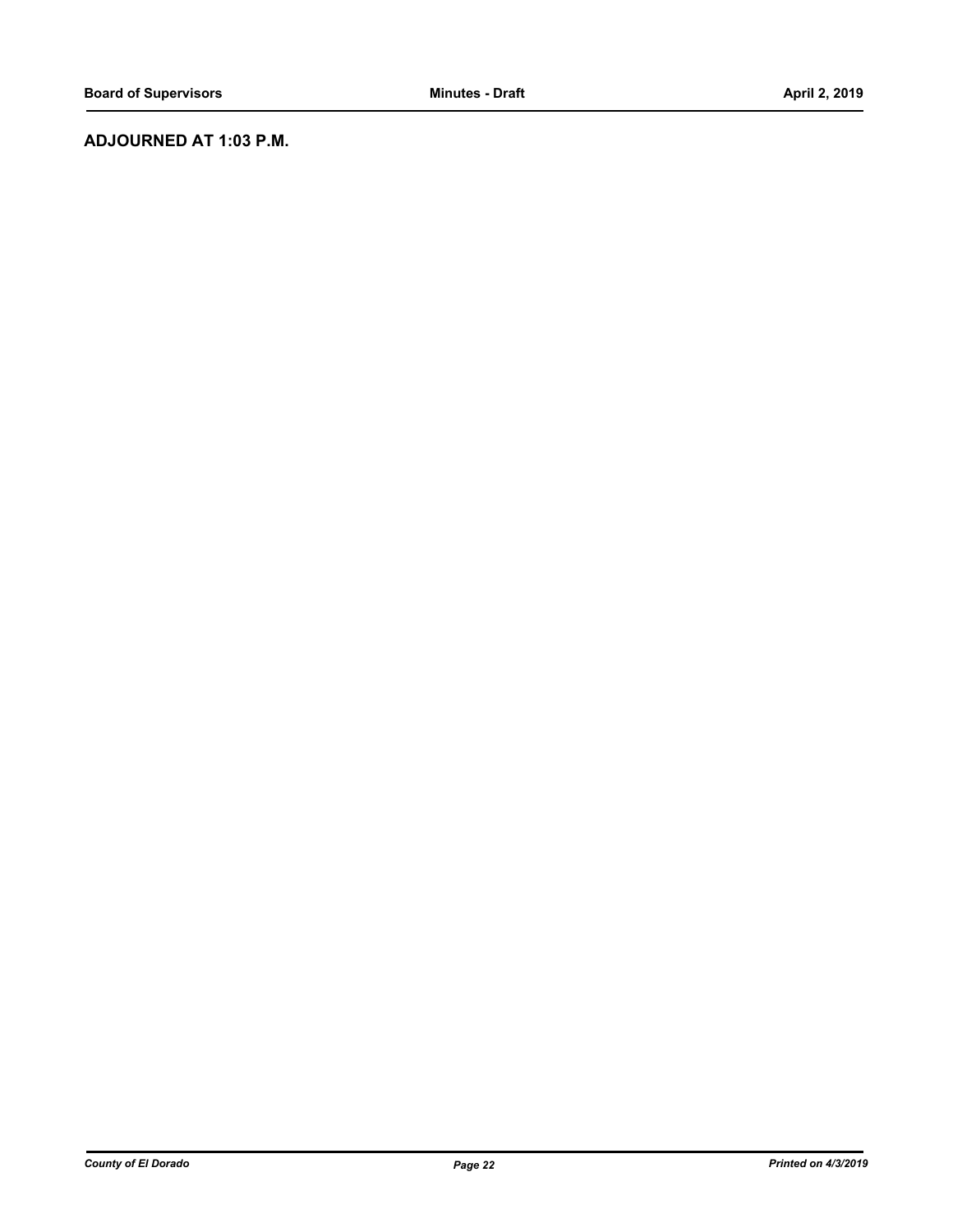#### **CLOSED SESSION**

**47.** [19-0516](http://eldorado.legistar.com/gateway.aspx?m=l&id=/matter.aspx?key=25837) **Pursuant to Government Code section 54956.8 - Conference with Real Property Negotiator**: This body will hold a closed session to give instructions to its negotiator regarding County-owned real property described as APN 115-400-02, Bass Lake Road, El Dorado Hills, CA 95762. Instructions to El Dorado County's negotiator will concern price and terms of payment. Chief Administrative Officer or designee will be the negotiator on behalf of El Dorado County. The party with whom El Dorado County's negotiator may negotiate is the El Dorado Hills Community Services District and its agents. (Est. Time: 5 Min.)

**No Action Reported. All five Supervisors participated.**

## **48.** [19-0492](http://eldorado.legistar.com/gateway.aspx?m=l&id=/matter.aspx?key=25813) **Pursuant to Government Code Section 54957- Public Employee Performance Evaluation.** Title: Registrar of Voters. (Est. Time: 15 Min.)

**No Action Reported. All five Supervisors participated.**